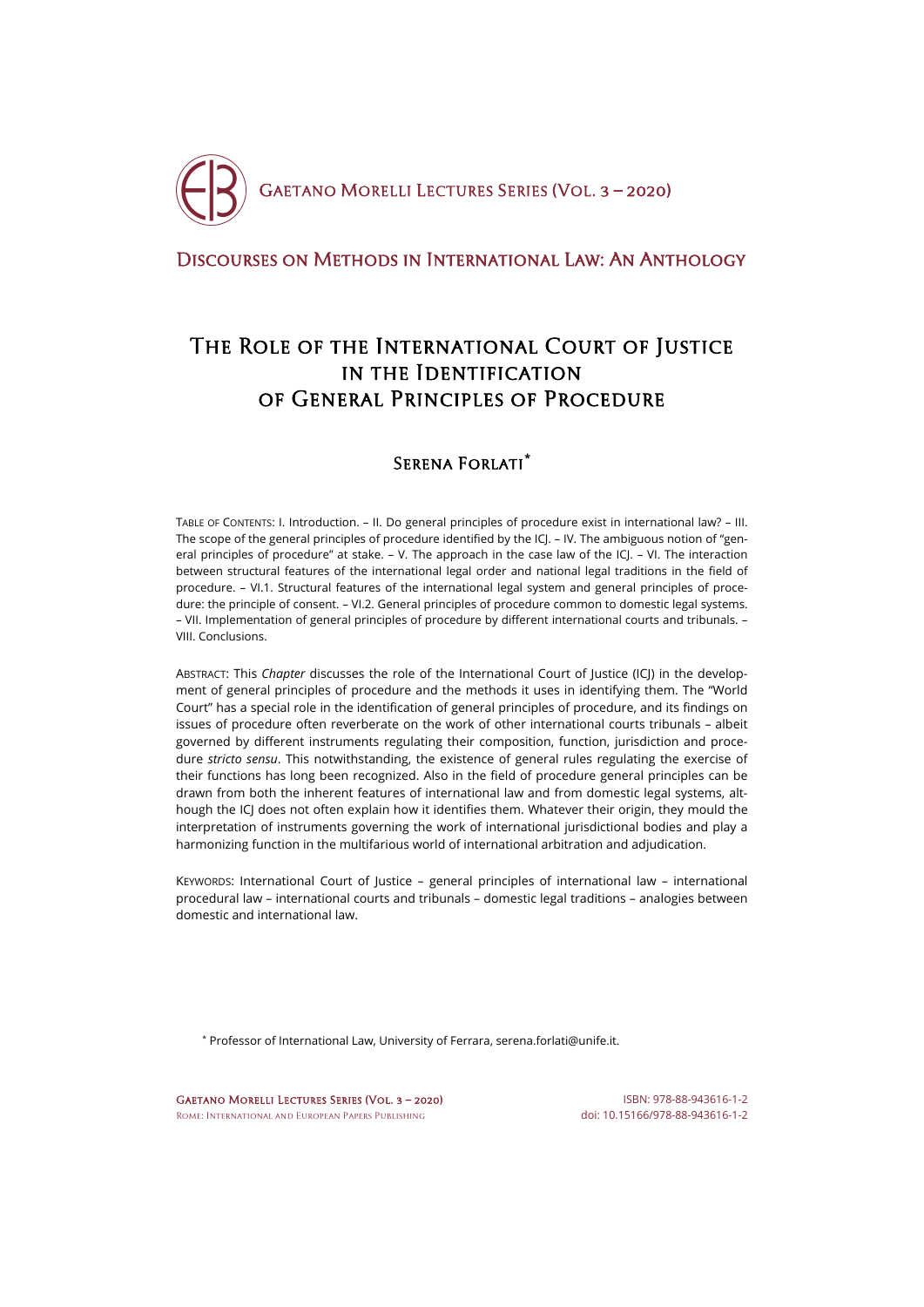#### I. Introduction

The International Court of Justice (ICJ) is the principal judicial organ of the United Na-tions.<sup>[1](#page-1-0)</sup> It is one of the oldest international judicial institutions operating today and, moreover, is the successor of the Permanent Court of International Justice (PCIJ).<sup>[2](#page-1-1)</sup> Its special authoritativeness in the – by now very rich – world of international jurisdictional institutions is however not only due to age; a number of other factors contribute to shaping the role of an institution often referred to as the "World Court".

Firstly, the Court's permanent nature enhances its ability to develop a coherent body of case law. [3](#page-1-2) While this prerogative is now shared by a number of other judicial institutions, the ICJ's vocation to universality - one of the many elements of continuity with the PCIJ has been present ever since its establishment and is enhanced nowadays by the broad participation in the United Nations Organisation, which reverberates in the Court's virtually universal jurisdiction *ratione personae* – at least potentially and in respect to States.[4](#page-1-3) Moreover, the ICJ remains the only international court of general jurisdiction *ratione materiae*; its institutional link to the United Nations, while not hindering its independence, $5$  enhances its role in the promotion of international peace and security through the judicial settlement of international disputes and its overall influence in the international society. This applies specifically as regards its relationship with other international courts and tribunals, although the ICJ is seldom in a position of formal supremacy towards them.<sup>6</sup> A further element contributing to this is a "general perception of legitimacy and fairness of its opinionforming process"; $7$  beyond accounting for the ICI's authority in the assessment and development of substantive international law, this perceived fairness of the Court's decisionmaking process also explains the influence of the procedural rules and solutions it applies on other arbitral and judicial bodies.[8](#page-1-7) To give just one example, in *Larsen v. Kingdom of Ha-*

<sup>1</sup> See Art. 92 of the UN Charter and Art. 1 of the ICJ Statute.

<span id="page-1-1"></span><span id="page-1-0"></span><sup>2</sup> On the relationship between the two Courts see R. KOLB, *The International Court of Justice*, Oxford, Portland: Hart, 2013, p. 51 *et seq.*

<sup>3</sup> *Ibid*., pp. 49-50.

<span id="page-1-3"></span><span id="page-1-2"></span><sup>4</sup> That only States have *ius standi* in contentious proceedings before the Court is not deemed in line with the present structure of the international society – although advisory proceedings have been used at times to settle disputes involving other international legal entities, notably international organisations.

<span id="page-1-4"></span><sup>5</sup> R. JENNINGS, R. HIGGINS, P. TOMKA, *General Introduction*, in A. ZIMMERMANN, C. TOMUSCHAT, K. OELLERS-FRAHM, C.J. TAMS (eds), *The Statute of the International Court of Justice: A Commentary*, Oxford: Oxford University Press, 2019, pp. 4-5.

<span id="page-1-5"></span><sup>6</sup> G. GAJA, *Relationship of the ICJ with other International Courts and Tribunals*, in A. ZIMMERMANN, C. TOMUSCHAT, K. OELLERS-FRAHM, C.J. TAMS (eds), *The Statute of the International Court of Justice*, cit., pp. 580 and 583.

<span id="page-1-6"></span><sup>7</sup> T.M. FRANCK, *Fairness in the international legal and institutional system. General course on public international law*, in *Collected Courses of the Hague Academy of International Law*, The Hague: Nijhoff, 1993, p. 9 *et seq.*, p. 303.

<span id="page-1-7"></span><sup>8</sup> See M.N. SHAW, *Rosenne's Law and Practice of the International Court: 1920-2015*, Vol. III, Leiden: Brill, 2016, p. 254.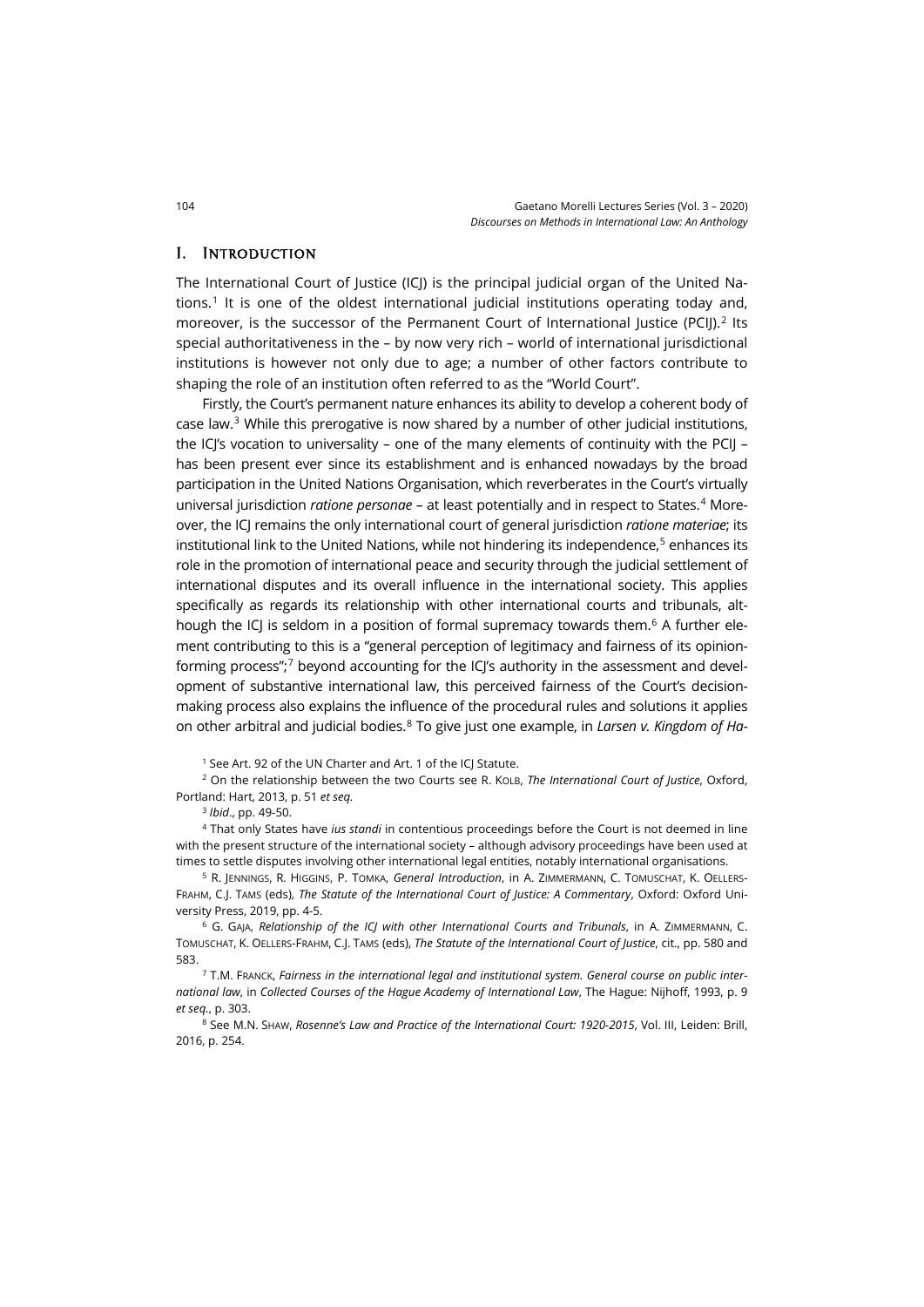*waii* the parties contended that "indispensable third party" principle (first upheld by the ICJ in the *Monetary Gold* case)<sup>[9](#page-2-0)</sup> "should be regarded as confined to proceedings in the International Court of Justice and not as extending to arbitral proceedings of a mixed character".<sup>10</sup> The Arbitral Tribunal took an opposite view, holding that: "[a]lthough there is no doctrine of binding precedent in international law, it is only in the most compelling circumstances that a tribunal charged with the application of international law and governed by that law should depart from a principle laid down in a long line of decisions of the International Court of Justice".[11](#page-2-2) A recent judgment of the International Tribunal for the Law of the Sea (ITLOS) acknowledged that "the notion of indispensable party is a well-established procedural rule in international judicial proceedings developed mainly through the decisions of the  $IC''<sub>1</sub><sup>12</sup>$  $IC''<sub>1</sub><sup>12</sup>$  $IC''<sub>1</sub><sup>12</sup>$  although the Tribunal also found that the principle would not apply in the case, as "[t]he decision of the Tribunal on jurisdiction and admissibility does not require the prior determination of Spain's [*i.e*., the third Party's] rights and obligations"[13.](#page-2-4)

While specifically the relevance of the indispensable third party principle remains doubtful or was ruled out altogether in the context of other international jurisdictional systems (as in *Turkey-Textiles* within the WTO), [14](#page-2-5) the experience of the ICJ offers a number

<span id="page-2-0"></span><sup>9</sup> International Court of Justice, *Monetary Gold Removed from Rome in 1943* (Italy v. France, United Kingdom of Great Britain and Northern Ireland and United States of America), judgment of 15 June 1954.

<span id="page-2-1"></span><sup>10</sup> Permanent Court of Arbitration, case no. 1999-01, award of 5 February 2001, *Larsen v. Hawaiian Kingdom*, para. 11.16.

<sup>11</sup> *Ibid*.

<span id="page-2-3"></span><span id="page-2-2"></span><sup>12</sup> International Tribunal for the Law of the Sea, judgment of 4 November 2016 on preliminary objections, *The M/N "Norstar" Case* (Panama v. Italy), para. 172. See also Permanent Court of Arbitration, case no. 2013-19, award on jurisdiction and admissibility of 29 October 2015, *The Matter of an Arbitration before an Arbitral Tribunal Constituted under Annex VII to the 1982 United Nations Convention on the Law of the Sea between The Republic of the Philippines and The People's Republic of China*, para. 179 *et seq.*

<span id="page-2-4"></span><sup>13</sup> *The M/N "Norstar" Case*, cit., para. 173. The arbitral tribunal in *Chevron and Texaco v Ecuador* left the question open of whether the the principle applies to non-State actors: see UNCITRAL, Third Interim Award on Jurisdiction and Admissibility of 27 February 2012, case no. 2009-23, *Chevron Corporation and Texaco Petroleum Corporation v. The Republic of Ecuador*, para. 4.60.

<span id="page-2-5"></span><sup>14</sup> WTO DSB, panel report of 31 May 1999, case no. ds34/R, *Turkey – Restrictions on Imports of Textile and Clothing Products*, para. 9.5; the Panel considered that "there is no WTO concept of 'essential parties'", and that the European Communities, "had it so wished, could have availed itself of the provisions of the [Dispute Settlement Understanding], which we note have been interpreted with a degree of flexibility by previous panels, in order to represent its interests" (*ibid*., para. 9.11). Moreover, AGWathelet opined that "the principle […] does not exist in the Statute of the Court of Justice of the European Union and, in any event, could not exist in EU law since it would automatically preclude the possibility of reviewing the compatibility with the EU and FEU Treaties of the international agreements concluded by the Union if the third State that signed the agreement with the Union was not a participant in the proceedings before it" (Opinion of AG Wathelet delivered on 10 January 2018, case C-266/16, *Western Sahara Campaign UK*, para. 57). The issue was raised by France before the European Court of Human Rights (the European Court) in the *Banković* case (decision of 12 December 2001, no. 52207/99, *Banković and Others v. Belgium, the Czech Republic, Denmark, France, Germany, Greece, Hungary, Iceland, Italy, Luxembourg, the Netherlands, Norway, Poland, Portugal, Spain, Turkey and the United Kingdom*, para. 31) but the Grand Chamber decided the case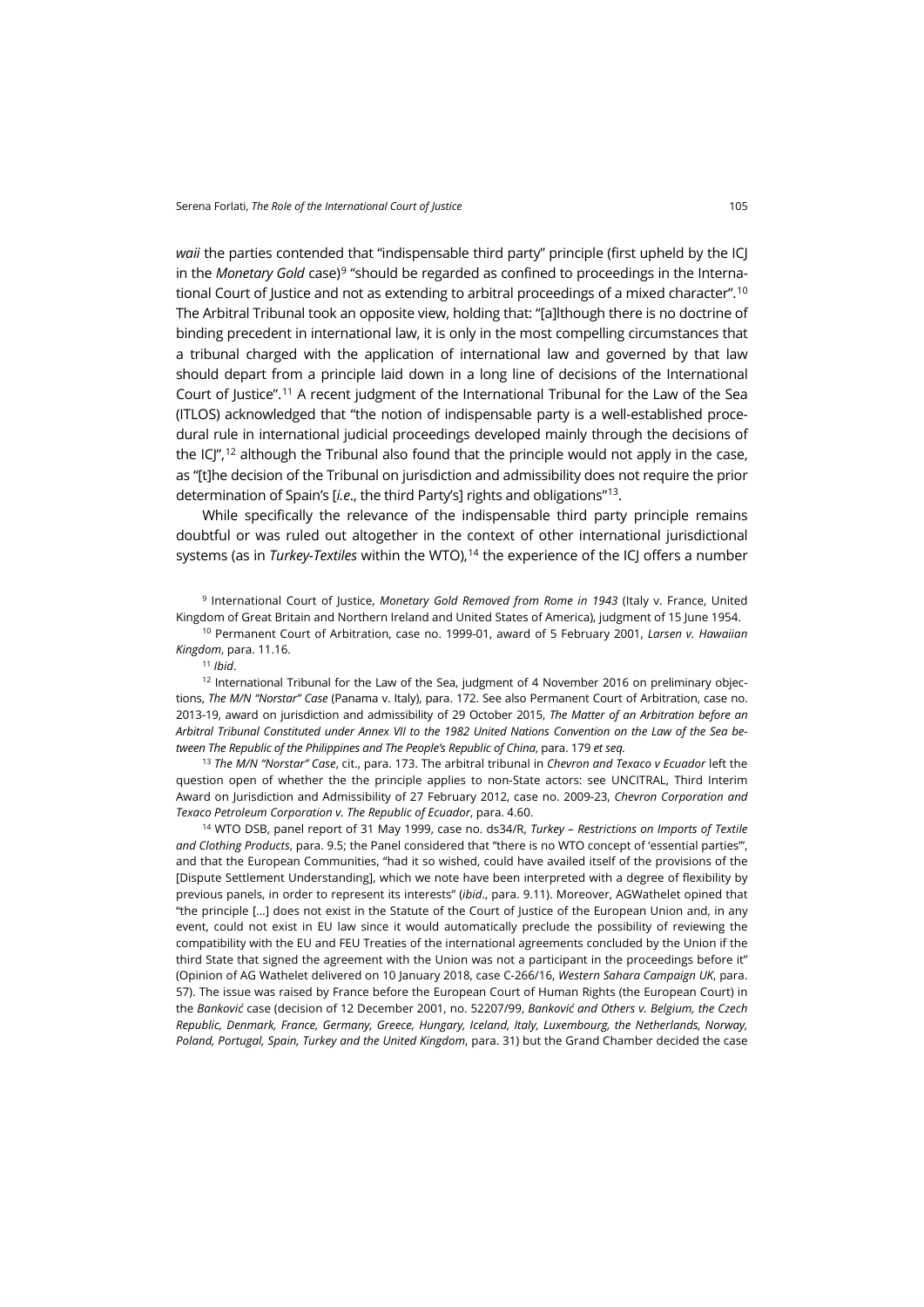of other indications as regards the exercise not only of its own judicial functions but also those of other international courts or other judicial bodies. Rosenne notes, in this regard, that the PCIJ drew heavily on the practice of international arbitration, whereas today "[i]n many respects the situation is reverse, the practice of international arbitration between two or more States (and between a State and an international intergovernmental organi-zation) is being closely influenced by the practices of the International Court".<sup>[15](#page-3-0)</sup> These reasons explain the choice to discuss specifically the role of the ICJ in the identification of general principles of procedure, although this process is never one-sided: the ICJ not only influences choices of other international jurisdictions, but also draws from their experience in order to address procedural problems. [16](#page-3-1) Rather than attempting a comprehensive treatment of the topic,[17](#page-3-2) this *Chapter* discusses a number of issues that are illustrative of how the ICJ performs this role *vis-à-vis* other jurisdictional bodies – that is, international courts called upon to settle disputes impartially and by applying international legal stand-ards.<sup>[18](#page-3-3)</sup> In analysing these interactions it is always necessary to use some caution, as judicial dialogue is meaningful with reference to comparable situations whereas international courts and tribunals are far from homogeneous and operate in contexts that are often very different from one another. Moreover, they are mutually independent and usually operate without any formal coordination.[19](#page-3-4)

on different basis; in other instances, the European Court has addressed the legal position of third States in explicit terms (see M. SCHEININ, *The ECtHR Finds the US Guilty of Torture*, in *EJIL: Talk!*, 28 July 2014, [www.ejiltalk.org\).](https://www.ejiltalk.org/the-ecthr-finds-the-us-guilty-of-torture-as-an-indispensable-third-party/)

<sup>15</sup> M.N. SHAW, *Rosenne's Law and Practice of the International Court: 1920-2015*, cit., p. 254.

<span id="page-3-1"></span><span id="page-3-0"></span><sup>16</sup> Cf. J-M. SOREL, H. RUIZ FABRI, *L'exportation du modèle universel vers les juridictions internationales*, in S. GUINCHARD (dir.), *Droit processuel, droit commun et droit comparé du procès*, Paris: Dalloz, 2013, p. 1233 *et seq.* See further below, Section VI.1.

<span id="page-3-2"></span><sup>17</sup> See for this B. CHENG, *General Principles of Law as Applied by International Courts and Tribunals*, London: Stevens & Sons, 1953, p. 256 *et seq*.; R. KOLB, *The International Court of Justice*, cit., p. 919 *et seq.*; M.N. SHAW, *Rosenne's Law and Practice of the International Court: 1920-2015*, cit., p. 254 *et seq.* Cf. also H. THIRLWAY, *The Law and Procedure of the International Court of Justice – Fifty Years of Jurisprudence*, Oxford: Oxford University Press, 2013, p. 1111.

<sup>18</sup> See further below, Section III.

<span id="page-3-4"></span><span id="page-3-3"></span><sup>19</sup> See M. BENNOUNA, *How to Cope with the Proliferation of International Courts and Coordinate Their Action*, in A. CASSESE (ed.), *Realizing Utopia: The Future of International Law*, Oxford: Oxford University Press, 2012, p. 289, stressing that each court is "subject only to the intellectual scrutiny of scholars". This is not entirely true, as courts are subject also to the (potentially more pervasive) scrutiny of their constituencies, notably the States and other entities that have established them. Dissatisfaction with the outcome of judicial activities may eventually lead to curtailing a court's powers (see the example of the Eurasian Economic Union Court, as discussed by M. KARLIUK, *The Limits of the Judiciary within the Eurasian Integration System,* in A. DI GREGORIO, A. ANGELI (eds), *The Eurasian Economic Union and the European Union: Moving toward a Greater Understanding*, The Hague: Eleven international Publishing, 2017, p. 171 *et seq.*), unilateral withdrawal from its jurisdiction (see on a recent case N. DE SILVA, *Individual and NGO Access to the African Court on Human and Peoples' Rights: The Latest Blow from Tanzania*, in *EJILTalk!*, 16 December 2019[, www.ejiltalk.org\)](https://www.ejiltalk.org/individual-and-ngo-access-to-the-african-court-on-human-and-peoples-rights-the-latest-blow-from-tanzania/) or the suspension of its operations (as may soon be the fate of the WTO Appellate Body).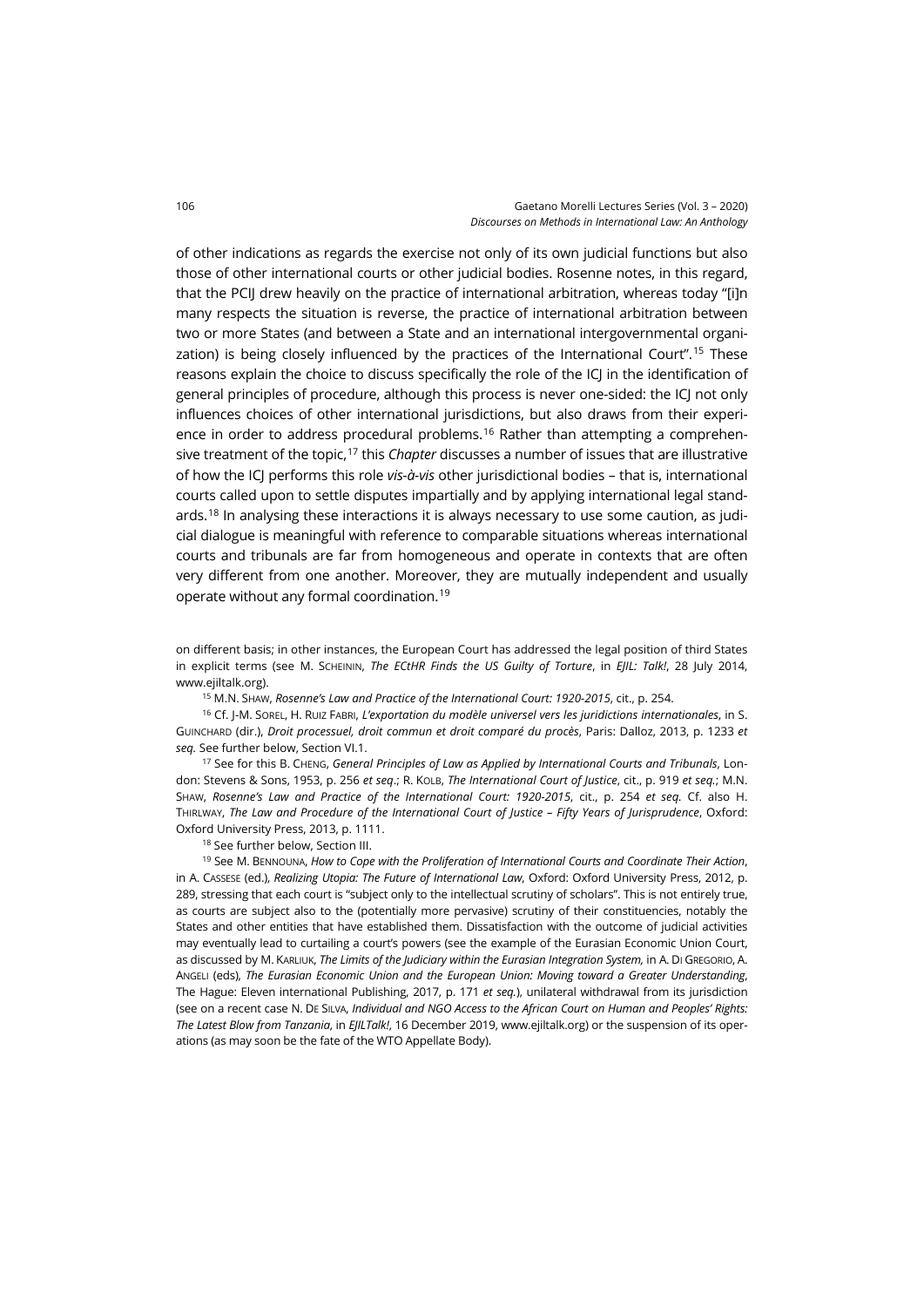In light of this it is important to clarify whether it is at all possible to identify any general principles in the field of international procedure before discussing the scope of these principles; their sources; and their possible content.

I will focus, on one hand, on the perspective adopted by the ICJ on general principles of procedure; and, on the other hand, on whether and in which terms the principles it identifies apply also to proceedings pending before other international jurisdictional bodies, which operate in very different settings and *vis-à-vis* different legal entities. I will mainly consider international jurisdictions (be they permanent or arbitral), although the procedural principles guiding their action arguably also apply to other institutions.

#### II. Do general principles of procedure exist in international law?

The idea that international adjudication as such is governed by a set of uniform principles – regulating the management of proceedings from their institution to their conclusion but also the structure and organisation of the institution which decides a case, its relationship to the parties, the remedies it grants, and the role it can have in the postadjudication phase, notably as regards review and implementation – is certainly present in the international legal tradition. Morelli himself devoted a significant part of his scholarly reflection to international judicial procedure, including in his 1937 Hague lectures on *Théorie générale du procès international* where he opined that "[l]e problème central de la théorie du procès international consiste dans la détermination de la nature juridique de la sentence".<sup>[20](#page-4-0)</sup> The international legal environment has changed significantly since then, as have the terms of scholarly discussion on these topics. This is due, on one hand, to the proliferation of international courts and tribunals (which now are much more diverse than at the time of Morelli's lectures) and, on the other hand, to the growing institutionalisation of international adjudication, which has helped to solve many of the theoretical problems with which Morelli and other Italian scholars were long concerned.<sup>[21](#page-4-1)</sup> Notably the ICJ shares the international legal personality of the United Nations – whereas no similar status was formally attached to the PCIJ when Morelli wrote his Hague lectures. Other international tribunals, such as the International Criminal Court, are autonomous international organisations; $22$  and the idea that even non-

<span id="page-4-0"></span><sup>20</sup> G. MORELLI, *Theorie générale du procés international*, in *Collected Courses of the Hague Academy of International Law*, 1937, p. 262. Morelli construed international judgments as "legal facts" ("faits juridiques au sens étroit"), which create legal effects but could not be attributed to any entity endowed with international legal personality (*ibid.*, p. 276).

<span id="page-4-1"></span><sup>21</sup> See among many others D. ANZILOTTI, *Corso di diritto internazionale – I modi di risoluzione delle controversie internazionali*, Vol. III, Roma: Athenaeum, 1915, p. 110; G. SALVIOLI, *Les règles générales de la paix*, in *Collected Courses of the Hague Academy of International Law*, The Hague: Nijhoff, 1933-IV, p. 5 *et seq.*, p. 88 *et seq.*

<span id="page-4-2"></span> $22$  Under Arts 1 and 4, para. 1, of the International Criminal Court (ICC) Statute, the Court is a "permanent institution" which "shall have international legal personality".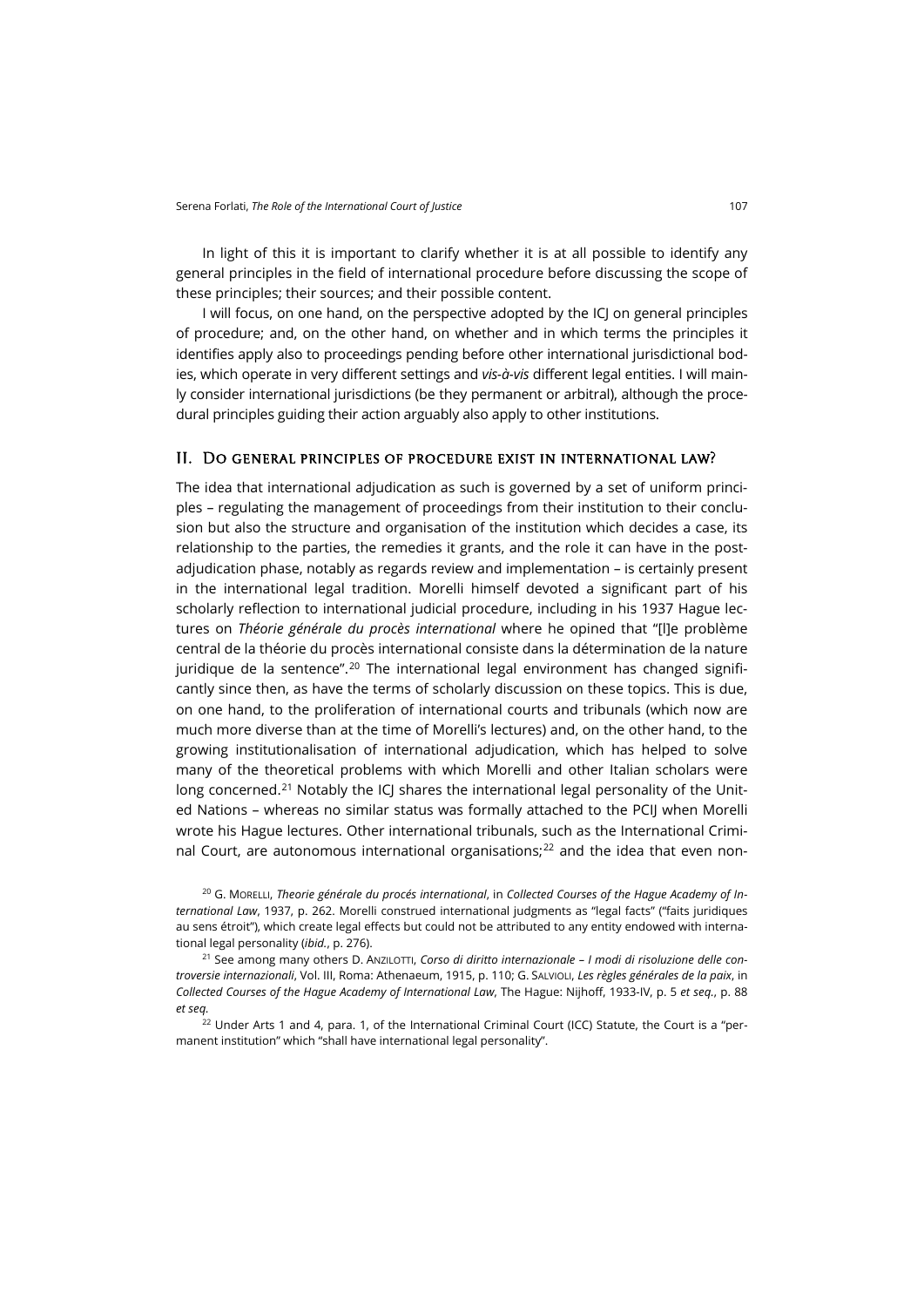institutional arbitral tribunals may be endowed with international legal personality, which Morelli objected to.<sup>[23](#page-5-0)</sup> can more easily be accepted today.<sup>[24](#page-5-1)</sup> This issue is not the subject of much discussion at present; scholarly reflection focuses rather on the "judicialisation" of international law and international relations, $25$  including the problems stemming from the proliferation of international courts and tribunals; $^{26}$  $^{26}$  $^{26}$  the difficulties they encounter; $27$  and comparisons between different judicial bodies operating at the international (and at the national) level.<sup>[28](#page-5-5)</sup>

Comparative analysis does confirm a strong degree of cross–fertilisation also in the field of procedure, leading to the emergence of what is now considered a "common law of international adjudication".[29](#page-5-6) Thus, the constitutive instruments of international courts and tribunals – in the case of the ICJ the Statute (ICJ Statute), the Rules of Court (ICJ Rules) and the other texts regulating procedure – are deemed to reflect procedural fairness $30$ and, hence, general principles of procedure. Often, however, the relevance of principles of procedure can rather be detected by analysing solutions adopted in specific decisions, which may in turn inspire later amendments to the ICJ Rules or other relevant texts: in-deed, "le droit du contentieux international [...] est dans la cohérence des precedents".<sup>[31](#page-5-8)</sup>

A comparative analysis of precedents does point to the existence of a set of shared principles guiding the activities of any international jurisdictional organ and which are applied with a significant degree of uniformity notwithstanding the differences in the constitutive instruments, structures, composition, and mandates of courts and tribunals and the diversified nature of the entities that are entitled to appear before them. These differences do imply, however, that the manifestations of procedural principles may at

<span id="page-5-0"></span><sup>23</sup> G. MORELLI, *Theorie générale du procés international*, cit., p. 275 *et seq*. Morelli also rejected the idea that arbitral tribunals should be considered as organs of the parties to the case.

<sup>24</sup> C. SANTULLI, *Droit du contentieux international*, Paris: LGDJ-Lextenso éditions, 2015, pp. 86-87.

<span id="page-5-2"></span><span id="page-5-1"></span><sup>25</sup> See M. BENNOUNA, *How to Cope with the Proliferation of International Courts and Coordinate Their Action*, cit., pp. 286-288; C.P.R. ROMANO, *Trial and Error in International Judicialization*, in C.P.R. ROMANO, K. ALTER, Y. SHANY (eds), *The Oxford University Press Handbook of International Adjudication*, Oxford: Oxford University Press, 2013, p. 111 *et seq*.

<span id="page-5-3"></span><sup>26</sup> J.E. DUPUY, C.-M. VIÑUALES, *The Challenge of "Proliferation": An Anatomy of the Debate*, in C.P.R. ROMANO, K. ALTER, Y. SHANY (eds), *The Oxford University Press Handbook of International Adjudication*, cit., pp. 135 *et seq.*

<sup>27</sup> C.P.R. ROMANO, *Trial and Error in International Judicialization*, cit., p. 112.

<span id="page-5-5"></span><span id="page-5-4"></span><sup>28</sup> Cf. J-M. SOREL, H. RUIZ FABRI, *L'exportation du modèle universel vers les juridictions internationales*, cit., *passim*.

<sup>29</sup> C. BROWN, *A Common Law of International Adjudication*, Oxford: Oxford University Press, 2007.

<span id="page-5-7"></span><span id="page-5-6"></span><sup>30</sup> See for instance International Court of Justice, *Military and Paramilitary Activities in and against Nicaragua* (Nicaragua v. United States of America), judgment of 27 June 1986, para. 31: "The provisions of the Statute and the Rules of Court concerning the presentation of pleadings and evidence are designed to secure a proper administration of justice and a fair and equitable opportunity for each party to comment on its opponent's contention".

<span id="page-5-8"></span><sup>31</sup> C. SANTULLI, *Droit du contentieux international*, cit., p. 68, also points to the customary nature of such norms (see further below, Section IV).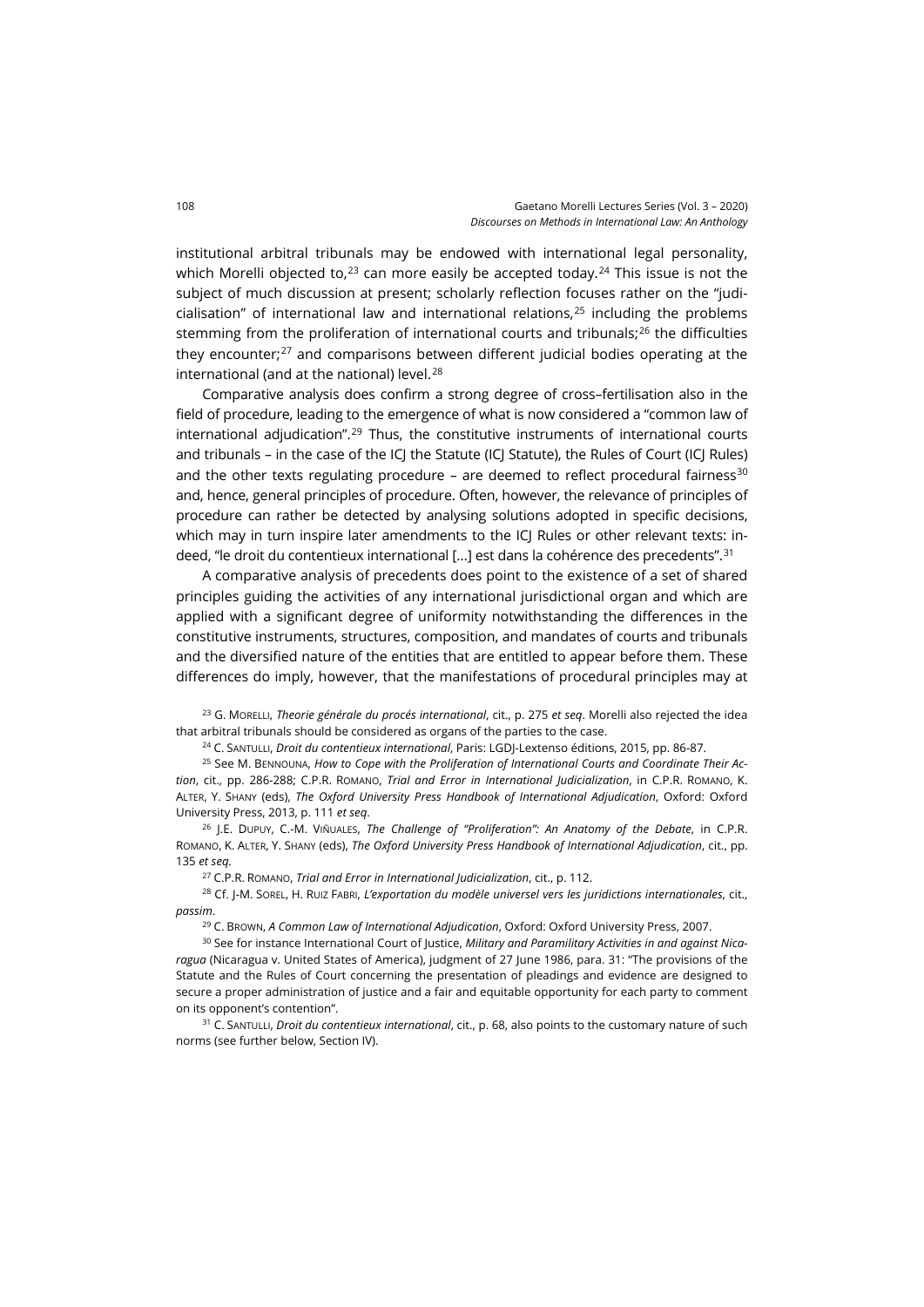times vary significantly within each jurisdiction;<sup>[32](#page-6-0)</sup> the aim of attaining the "sound administration of justice" can be pursued in very different ways, based also on practical restraints that each court or tribunal may face. Thus, factors such as the number of applications on the docket of a given court or tribunal, the number of parties involved in a specific case or financial and other practical constraints may influence the timing and form of presentation of defences. For instance, under Art. 43 of the ICJ Statute the oral phase is a structural feature of proceedings before the  $ICL^{33}$  $ICL^{33}$  $ICL^{33}$  but it may be dispensed with or is absent altogether in different contexts;<sup>[34](#page-6-2)</sup> this is not per se incompatible with the principle of party equality or with the requirement that the parties be given a rea-sonable opportunity to present their case.<sup>[35](#page-6-3)</sup>

The existence of general principles of procedure is expressly acknowledged by the ICJ: notably in *Land, Island and Maritime Frontier Delimitation (Nicaragua Intervening)*, the Court referred to this notion with regard to the status of interveners in international judicial proceedings.[36](#page-6-4) In *South West Africa*, the ICJ also referred to the existence of a "universal and necessary, but yet almost elementary principle of procedural law" when discussing the "distinction […] between, on the one hand, the right to activate a court and the right of the court to examine the merits of the claim, and, on the other, the plaintiff party's legal right in respect of the subject-matter of that which it claims".<sup>[37](#page-6-5)</sup> More recently, the ICJ held that "the principle of *res judicata*, as reflected in Articles 59 and 60 of its Statute, is a general principle of law which protects, at the same time, the judicial function of a court or tribunal and the parties to a case which has led to a judgment that is final and without appeal". $38$ 

<span id="page-6-0"></span>32 S. FORLATI, *Fair Trial in International Non-Criminal Tribunals*, in A. SARVARIAN, F. FONTANELLI, R. BAKER, V. TZEVELEKOS (eds), *Procedural Fairness in International Courts and Tribunals*, London: British Institute of International and Comparative Law (BIICL), 2015, p. 110 *et seq.*

<span id="page-6-1"></span><sup>33</sup> An exception is envisaged only for proceedings before Chambers, under Art. 92, para. 3, of the ICJ Rules, in the event that the parties agree to dispense with the oral phase and the Chamber consents.

<span id="page-6-2"></span> $34$  Thus, a hearing is not mandatory before the European Court of Human Rights (see Rules 51.5, 54.5, 58.2, 59.3 and 71.2 of the Rules of the European Court of Human Rights) and there is no oral phase before UN Treaty Bodies (see e.g. Rules 88 *et seq*. of the Rules of Procedure of the Human Rights Committee of 11 January 2012, UN Doc. CCPR/C/3/Rev.10).

<span id="page-6-3"></span><sup>35</sup> These requirements, which are set out in Art. 17, para. 1, of the 2012 Permanent Court of Arbitration Rules, are deemed to reflect general principles of procedure: see further below, Section V.

<span id="page-6-4"></span><sup>36</sup> International Court of Justice, *Land, Island and Maritime Frontier Dispute* (El Salvador v. Honduras: Nicaragua intervening), judgment of 13 September 1990, para. 102, to the effect that Nicaragua, an intervening State, would not be a party to the case "under the Statute and Rules of Court or the general principles of procedural law".

<span id="page-6-5"></span><sup>37</sup> International Court of Justice, *South West Africa Cases* (Ethiopia v. South Africa; Liberia v. South Africa), judgment of 18 July 1966, p. 39, para. 64.

<span id="page-6-6"></span><sup>38</sup> International Court of Justice, *Question of the Delimitation of the Continental Shelf between Nicaragua and Colombia Beyond 200 Nautical Miles from the Nicaraguan Coast* (Nicaragua v. Colombia), judgment of 17 March 2017, para. 59. Cf. International Court of Justice, *Effects of Awards of Compensation Made by the U.N. Administrative Tribunal*, advisory opinion of 13 July 1954, p. 53.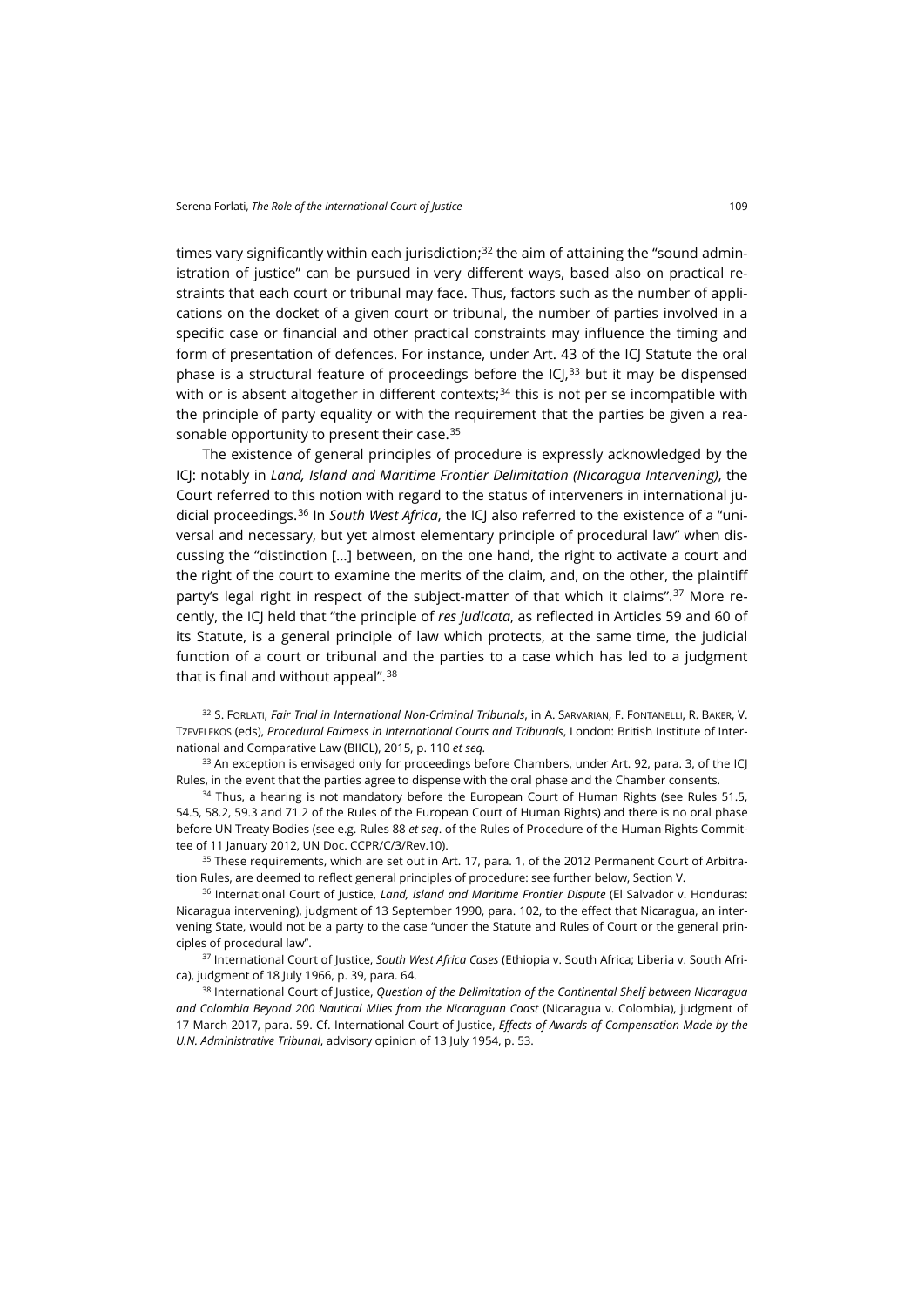At the same time, precisely this example, where the Court was sharply divided as regards the relevance of the principle to the instant case.<sup>[39](#page-7-0)</sup> shows the difficulty of identifying the precise implications of norms whose existence is unanimously acknowledged.

### III. The scope of the general principles of procedure identified by the ICJ

Generally speaking, international courts and tribunals are established through instruments governed by international law and decide disputes in accordance with international law;[40](#page-7-1) however, the characterisation of international dispute settlement bodies as "courts" or "tribunals" is not always self-evident.<sup>[41](#page-7-2)</sup> When addressing such issues the IC adopts a model that reflects its own experience, but is in principle universal. Thus, in qualifying the United Nations Administrative Tribunal as a "truly judicial body" it emphasised that the provisions of the latter's Statute (notably those on *Kompetenzkompetenz* and on the finality of its judgments) "are of an essentially judicial character and conform with rules generally laid down in statutes or laws issued for courts of justice, such as, for instance, in the Statute of the International Court of Justice".[42](#page-7-3) Independence and the finality of judgments, which the ICI has considered to be key features of a "Tribunal",[43](#page-7-4) characterise permanent judicial institutions, as well as institutional and *ad hoc*  arbitration; they are guided by general principles of procedure also in the exercise of any advisory competences they may be endowed with.<sup>44</sup> Such principles arguably also apply to institutions exercising similar functions, notably quasi-judicial bodies such as the UN expert bodies or the WTO dispute settlement system:[45](#page-7-6) although their views and

<span id="page-7-0"></span><sup>39</sup> The Court was evenly split in deciding on Nicaragua's request relating to the delimitation of its continental shelf beyond the 200 nautical miles, which was eventually deemed admissible due to President Abraham's casting vote: see para. 2, let. b), of the dispositif of *Question of the Delimitation of the Continental Shelf between Nicaragua and Colombia Beyond 200 Nautical Miles from the Nicaraguan Coast*, cit., and the joint dissenting opinion of Vice-President Yusuf, Judges Cançado Trindade, Xue, Gaja, Bhandari, Robinson and Judge *ad hoc* Brower alleged to the same judgment.

<sup>40</sup> See Art. 15 of the 1899 Hague Convention for the Pacific Settlement of International Disputes.

<sup>41</sup> R. KOLB, *The International Court of Justice*, cit., p. 69, also for further references.

<span id="page-7-3"></span><span id="page-7-2"></span><span id="page-7-1"></span><sup>42</sup> *Effects of Awards of Compensation Made by the U.N. Administrative Tribunal*, cit. p. 52, and cf. also, p. 55, on revision of judgments.

<span id="page-7-4"></span><sup>43</sup> *Ibid.*, p. 53: "This examination of the relevant provisions of the Statute shows that the Tribunal is established, not as an advisory organ or a mere subordinate committee of the General Assembly, but as an independent and truly judicial body pronouncing final judgments without appeal within the limited field of its functions".

<sup>44</sup> See Art. 68 of the ICJ Statute.

<span id="page-7-6"></span><span id="page-7-5"></span><sup>45</sup> On this point, see J-M. SOREL, H. RUIZ FABRI, *L'exportation du modèle universel vers les juridictions internationales*, cit., p. 1152. According to C. SANTULLI, *Droit du contentieux international*, cit., p. 32, the findings of expert bodies are actually "jugements déclaratoires". While this stance is difficult to accept as such, international properly judicial bodies often treat the findings of expert bodies as authoritative, when they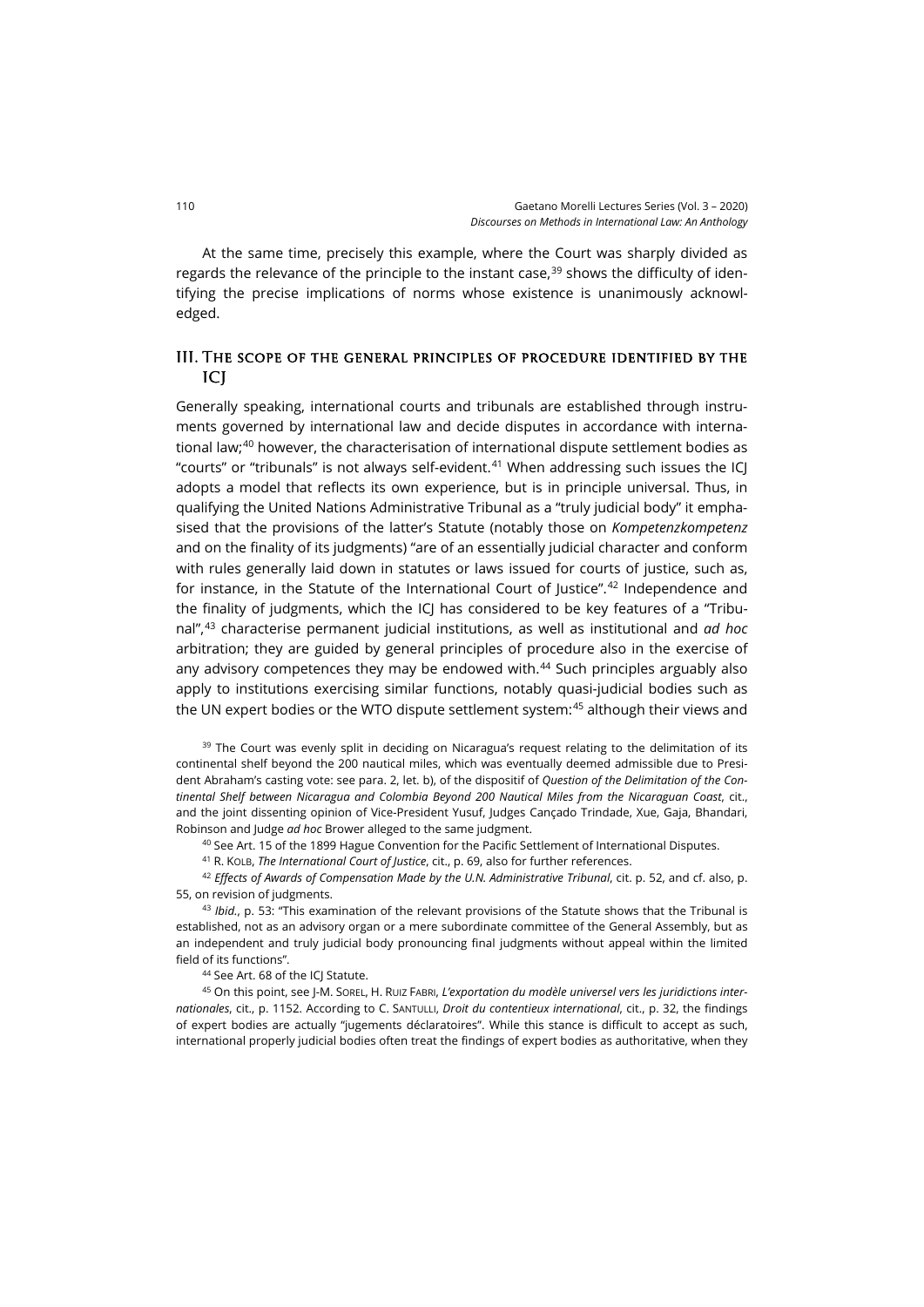reports are not formally or automatically binding on the parties, whenever they exercise a function of independently assessing the facts and the law in specific cases their function is very similar to that of the ICJ, and the requirements of procedural fairness, which enhance the legitimacy of any substantive decision, are perceived in largely equivalent terms. The situation is different as regards decisions taken by political bodies: for instance, the ICJ has observed that the General Assembly, "in view of its composition and functions, could hardly act as a judicial organ – considering the arguments of the parties, appraising the evidence produced by them, establishing the facts and declaring the law applicable to them".<sup>[46](#page-8-0)</sup>

In some instances procedural rules applied by political bodies may be reminiscent of principles of (jurisdictional) procedure: an example of this is provided by Art. 32 of the UN Charter, which stipulates that every State which "is party to a dispute under consideration by the Security Council shall be invited to participate, without vote, in the dis-cussion relating to the dispute" (thus embodying the right to be heard). <sup>[47](#page-8-1)</sup> Nonetheless, general principles of procedure developed in the field of international adjudication do not necessarily apply in such contexts:<sup>[48](#page-8-2)</sup> as noted by Judge Cançado Trindade, "[i]nternational legal procedure has a logic of its own, which is not to be equated with that of diplomatic relations".<sup>[49](#page-8-3)</sup> While Judge Cançado Trindade criticised the ICJ for not

follow a "jurisdictional" procedural model (cf., on views not supported by any reasoning, International Court of Justice, *Application of the International Convention on the Elimination of All Forms of Racial Discrimination* (Qatar v. United Arab Emirates), order of 14 June 2019, Joint Declaration of Judges Tomka, Gaja and Gevorgian, para. 5).

<span id="page-8-0"></span><sup>46</sup> *Effects of Awards of Compensation Made by the U.N. Administrative Tribunal*, cit., p. 56. An opportunity to reconsider the issue may come from the case recently submitted to the ICJ by Bahrain, Egypt and the United Arab Emirates, challenging a decision of the International Civil Aviation Organization (ICAO) Council *(Appeal against a Decision of the ICAO Council dated 29 June 2018 on preliminary objections (Application (B)) (Kingdom of Bahrain, Arab Republic of Egypt and the United Arab Emirates v State of Qatar), <i>Joint Application* Instituting Proceedings of 4 July 2018). The applicants consider that the Council 'is to act in a judicial capacity, with all necessary requirements that are attendant upon that capacity' when deliberating under Article II of the International Air Services Transit Agreement (Application, para 7) and contend, *inter alia*, that the omission to decide on a preliminary objection (*ibid*., para 30(iv)) is incompatible with the *ne infra petita* principle.

<span id="page-8-1"></span><sup>47</sup> The decision-making process of the Security Council (with informal consultations between members being organized almost daily) may anyway render this right ineffective: see R. DOLZER, C. KREUTER-KIRCHHOF, *Article 31*, in B. SIMMA, D.-E. KHAN, G. NOLTE, A. PAULUS (eds), *Charter of the United Nations*, Oxford: Oxford University Press, 2012, p. 1059.

<span id="page-8-2"></span><sup>48</sup> Cf. D. HOVELL, *Due Process in the United Nations*, in *American Journal of International Law*, 2016, p. 1 *et seq.*, arguing that in this context the "formalistic 'one-size-fits-all' approach to due process – in which the only option is to embrace or reject the judicial approach – lacks normative foundation".

<span id="page-8-3"></span><sup>49</sup> International Court of Justice, *Questions relating to the Seizure and Detention of Certain Documents and Data* (Timor–Leste v. Australia), order of 3 March 2014, separate opinion of Judge Cançado Trindade, para. 22. The reference to judicial proceedings is clearer in the French version of the opinion: "Le règlement judiciaire d'un différend international a une logique propre, qui ne saurait être assimilée à celle des relations diplomatiques".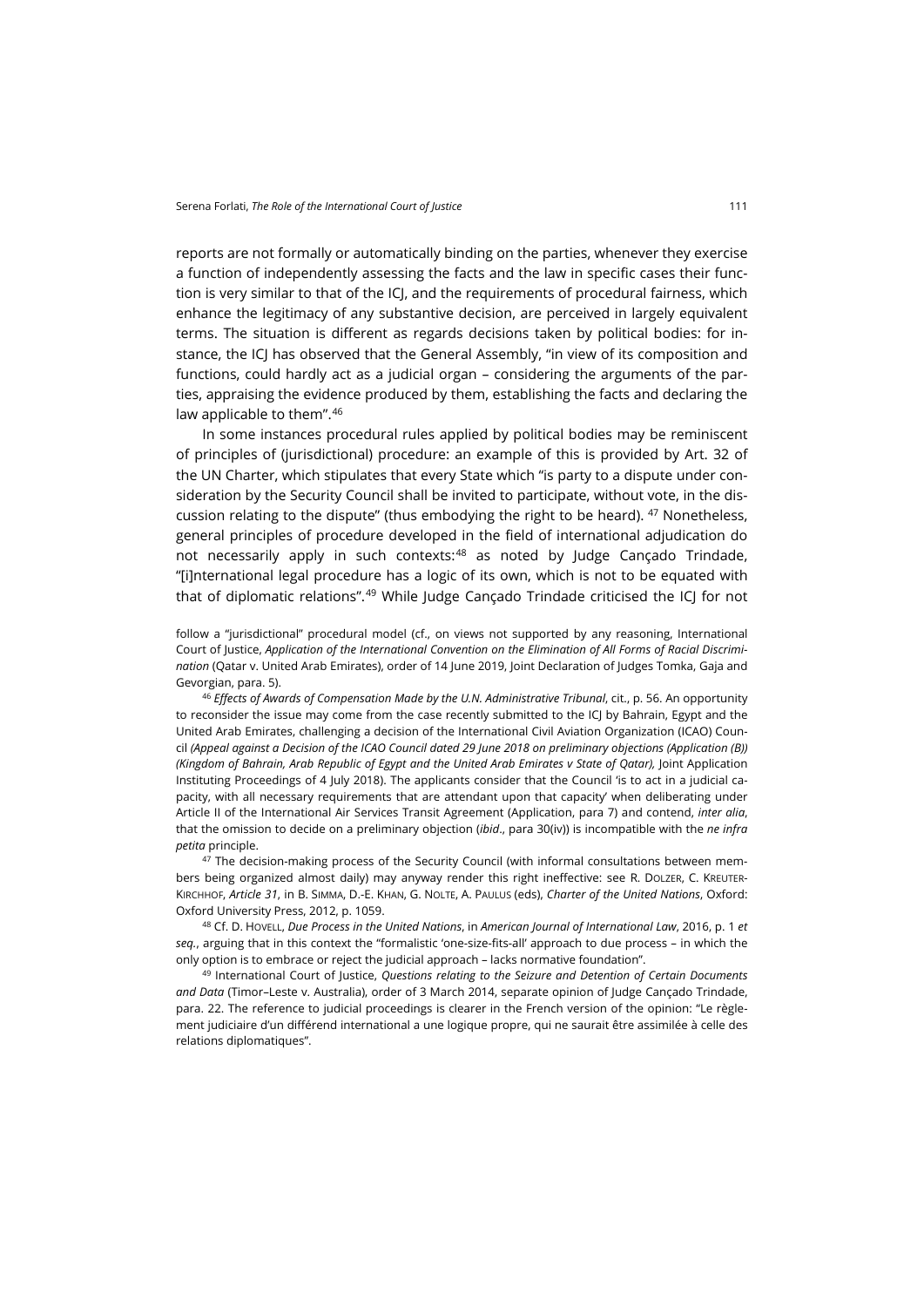adequately considering the distinction in that specific instance, $50$  the Court's case law does confirm that procedural principles applying to international adjudication are not necessarily of relevance in different contexts, including other forms of dispute settlement by third parties. For example, in the *Qatar v. Bahrain* case the ICJ maintained that the decision taken in 1939 by the Government of the United Kingdom concerning the sovereignty over the Hawar Islands was not an international arbitral award, as "no agreement existed between the Parties to submit their case to an arbitral tribunal made up of judges chosen by them, who would rule either on the basis of the law or ex aequo et bono. The Parties had only agreed that the issue would be decided by 'His Majesty's Government', but left it to the latter to determine how that decision would be arrived at, and by which officials".[51](#page-9-1) While this did not deprive the decision of its binding force (which depended on the agreement of the parties to the dispute), the ICJ dismissed Bahrein's allegations of bias and unfairness in the decision-making process, on the assumption that "[t]he validity of that decision was certainly not subject to the procedural principles governing the validity of arbitral awards". [52](#page-9-2)

## IV. The ambiguous notion of "general principles of procedure" at **STAKE**

Even with this proviso, the notion of "general principles of procedure" remains inherently ambiguous and, as Rosenne and Shaw note, "its implications are not self-evident".[53](#page-9-3) Indeed, the word "principles" in itself can be used with different meanings in a legal context. Thus the "principle theory", whereby principles are seen as optimisation commands that can be fulfilled to different degrees (whereas rules "are norms that can only be complied with or not")<sup>[54](#page-9-4)</sup> is of relevance also as regards international law and can help understanding the way in which the ICJ and other international courts or tribunals manage procedure.

Furthermore, the notion has also been used at times with more or less direct reference to principles of natural law - such as when the ICJ emphasised that the Genocide Convention's object "on the one hand is to safeguard the very existence of certain human groups and on the other to confirm and endorse the *most elementary principles of* 

<span id="page-9-0"></span><sup>50</sup> The separate opinion of Judge Cançado Trindade, *Questions relating to the Seizure and Detention of Certain Documents and Data*, cit., takes issue with the fact that the order relied on unilateral engagements by Australia as a basis for partially rejecting the requests of Timor–Leste.

<span id="page-9-2"></span><span id="page-9-1"></span><sup>51</sup> International Court of Justice, *Maritime Delimitation and Territorial Questions between Qatar and Bahrain* (Qatar v. Bahrain), judgment of 16 March 2001, para. 114.

<sup>52</sup> *Ibid.*, para. 140.

<sup>53</sup> M.N. SHAW, *Rosenne's Law and Practice of the International Court: 1920-2015*, cit., p. 254.

<span id="page-9-4"></span><span id="page-9-3"></span><sup>54</sup> R.M. DWORKIN, *The Model of Rules*, in *The University of Chicago Law Review*, 1967, p. 25; R. ALEXY, *On the Structure of Legal Principles*, in *Ratio Juris*, 2000, p. 295.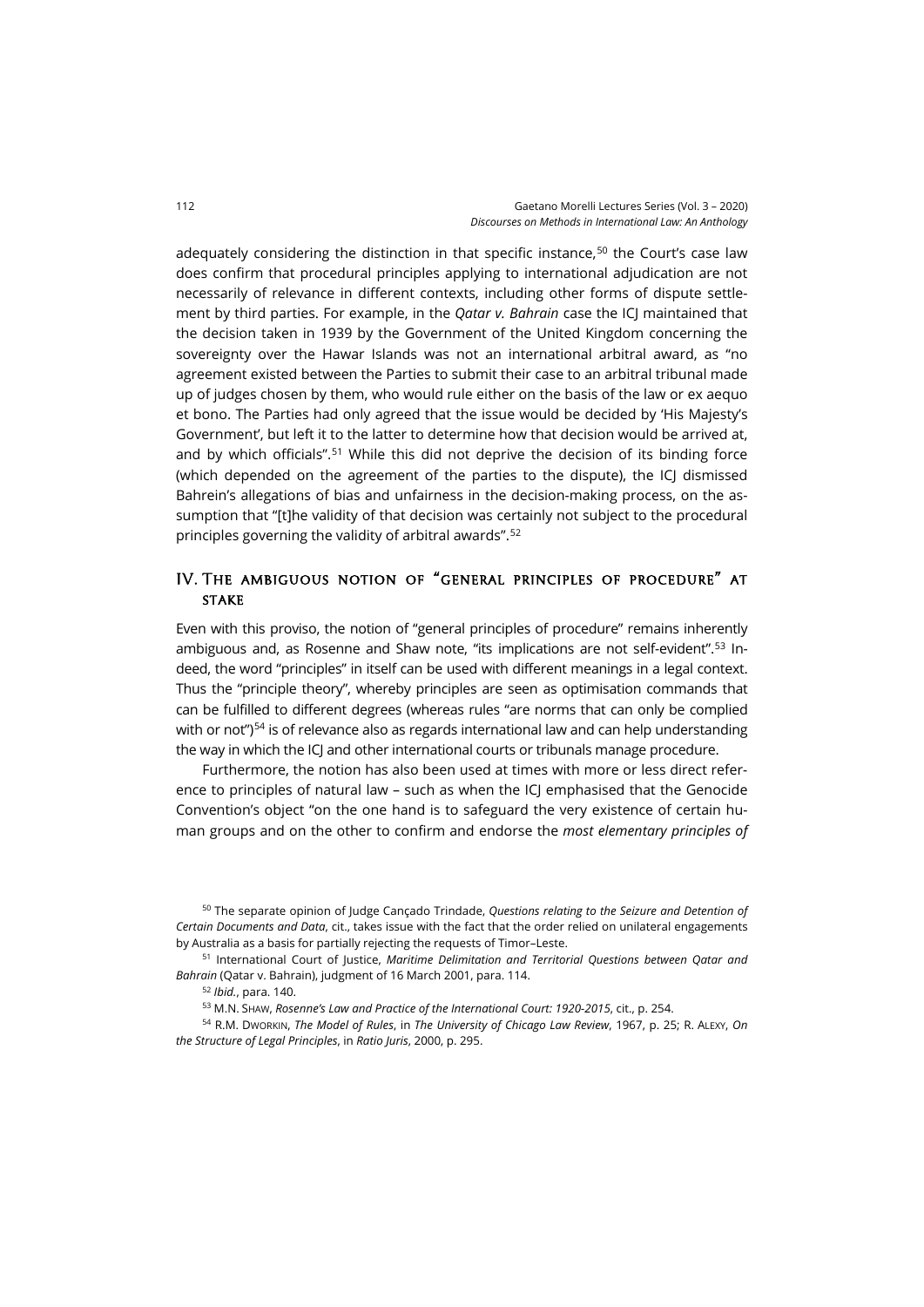*morality*". [55](#page-10-0) The reference to "universal and necessary" principles in the passage of the *South West Africa* judgment quoted above similarly hint to this understanding of the no-tion.<sup>[56](#page-10-1)</sup> However, this same judgment is to the effect the ICJ, being a court of law, "can take account of moral principles only in so far as these are given a sufficient expression in legal form",<sup>[57](#page-10-2)</sup> in line with the positivist stance that permeates the Statute.

A different approach looks instead at the structural function of principles, which are seen as "general normative propositions"<sup>[58](#page-10-3)</sup> moulding the international legal order. Robert Kolb's analysis of general principles applicable to contentious proceedings draws from this concept to argue that principles

"begin by seising upon profound forces, so to speak upon the gravitational pillars on which legal matters, even entire legal systems, are based. This hierarchy of weight and importance makes it possible to see a legal system as a coherent corpus, based on fundamental legal values. Principles also make it possible to apprehend and understand the law within a certain fundamental conceptual unity and balance, rather than just as a collection of scattered and disconnected rules. Principles govern various branches of the law simultaneously, operating as bridges between them and so contributing to the unity and coherence of legal thinking".[59](#page-10-4)

In this perspective, a further element of ambiguity relates to the fact that some structural principles of international law have implications on issues of both substance and procedure: for example, the principle of good faith is extremely important in the realm of substantive law – notably in the law of treaties – but also in the field of procedure – for in-stance as regards estoppel,<sup>[60](#page-10-5)</sup> the duty of loyalty between the parties,<sup>[61](#page-10-6)</sup> or remedies.<sup>[62](#page-10-7)</sup> The

<span id="page-10-1"></span><span id="page-10-0"></span><sup>55</sup> International Court of Justice, *Reservations to the Convention on Genocide*, advisory opinion of 28 May 1951, p. 15 *et seq.*, p. 23 (emphasis added).

<sup>56</sup> *South West Africa Cases*, cit., para. 64.

<sup>57</sup> *Ibid.*, para. 49.

<span id="page-10-7"></span><span id="page-10-3"></span><span id="page-10-2"></span><sup>58</sup> R. KOLB, *The International Court of Justice*, cit., p. 919; also according to A. PELLET, *Article 38*, in A. ZIMMERMANN, C.J. TAMS (eds), *The Statute of the International Court of Justice. A Commentary*, Oxford: Oxford University Press, 2019, p. 925, para. 257, "when associated with 'general' the word 'principle' implies a wide-ranging norm".

<span id="page-10-4"></span><sup>59</sup> R. KOLB, *The International Court of Justice*, cit., p. 919. Cf. further C. TOMUSCHAT, *Obligations Arising for States Without or Against their Will*, in *Collected Courses of the Hague Academy of International Law*, 241 (1993-IV) 195 ss., pp. 239-240; R. WOLFRUM, *General International Law (Principles, Rules and Standards)*, in *Max Planck Encyclopedias of International Law*, 2010, p. 354.

<sup>60</sup> R. KOLB, *The International Court of Justice*, cit., p. 949.

<span id="page-10-6"></span><span id="page-10-5"></span><sup>61</sup> *Ibid.*, p. 946. See e.g., on the late submission of claims or requests, International Court of Justice LaGrand (Germany v. United States of America), judgment of 27 June 2001, dissenting opinion of Judge Buergenthal, para. 22, and *Questions relating to the Seizure and Detention of Certain Documents and Data*, cit., para. 136; on the integrity of evidence, see *Maritime Delimitation and Territorial Questions between Qatar and Bahrein*, cit., para. 15 *et seq.*; on the possibility of an "abuse of process", see International Court of Justice: *Immunities and Criminal Proceedings* (Equatorial Guinea v. France), judgment of 6 June 2018, paras 145 *et seq*.; *Certain Iranian Assets* (Islamic Republic of Iran v. United States of America), preliminary objec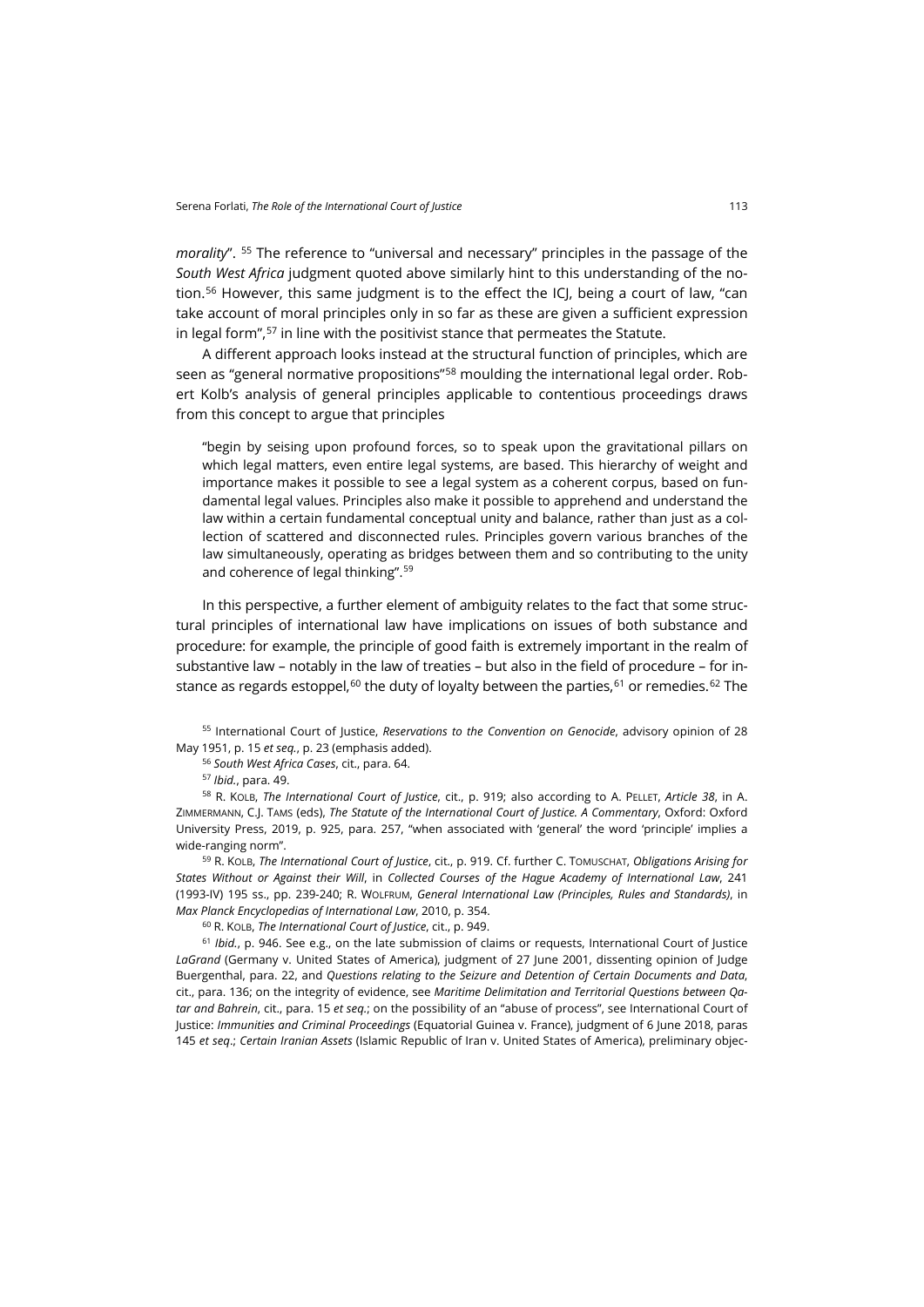principle of the sovereign equality of States is another good example, as it is reflected not only in substantive norms (such as those relating to immunities) $63$  but also underlies im-portant procedural principles such as that of party equality,<sup>[64](#page-11-1)</sup> or the right to conduct arbi-tral and judicial proceedings without undue interference by other States.<sup>[65](#page-11-2)</sup>

Yet, a discussion of the role of the ICI in the identification of general principles of procedure necessarily has to focus on Art. 38, para. 1, of the ICJ Statute. According to this provision the Court, in deciding disputes in accordance with international law, "shall apply (a) international conventions, whether general or particular, establishing rules expressly recognized by the contesting states; (b) international custom, as evidence of a general practice accepted as law; (c) the general principles of law recognized by civilized nations". Even in this specific perspective, however, the way in which the ICJ uses the notion of "general principles of procedure" (or similar ones) is not always such as to shed much light on the ambiguities inherent in it.

#### V. The approach in the case law of the ICJ

It would seem natural to construe principles of procedure as "general principles of law" under Art. 38, para. 1, let. c), of the ICJ Statute especially since the change in the chapeau of Art. 38 (as compared to the PCIJ Statute) $66$  has contributed to clarifying that "general principles of law recognized by civilized nations" are in any case part of international law. Yet, whether "general principles of law" under Art. 38, para. 1, let. c), of the ICJ Statute should be construed by considering only domestic legal traditions is still controversial.<sup>[67](#page-11-4)</sup> The ICJ does not often explicitly draw a general principle of law from domestic legal systems: an example may be found in the *Corfu Channel* case, as regards indirect evidence, which "is *admitted in all systems of law*, and its use is recognized by international decisions".[68](#page-11-5) A less clear reference may be found in the *U.N. Administrative Tribunal* advisory

tions, judgment of 13 February 2019, para. 113; *Jadhav* (India v. Pakistan), preliminary objections, judgment of 17 July 2019, para. 49.

 $62$  The ICJ has at times refused to impose guarantees of non repetition because it presumed that the losing party would implement the judgment in good faith: see International Court of Justice, *Jurisdictional Immunities of the State* (Germany v. Italy), judgment of 2 February 2012, para. 138.

<sup>63</sup> *Ibid.*, para. 57.

<sup>64</sup> On this principle see further below, Section VI.

<span id="page-11-2"></span><span id="page-11-1"></span><span id="page-11-0"></span><sup>65</sup> *Questions relating to the Seizure and Detention of Certain Documents and Data*, cit., para. 27. See further M.N. SHAW, *Rosenne's Law and Practice of the International Court: 1920-2015*, cit., p. 254.

<span id="page-11-3"></span><sup>66</sup> The words "whose function is to decide in accordance with international law such disputes as are submitted to it" were not included in Art. 38, para. 1, of the PCIJ Statute, and were added in 1945.

<span id="page-11-4"></span><sup>67</sup> See R. WOLFRUM, *General International Law*, cit., p. 346 *et seq*. For a different view see C. TOMUSCHAT, *Obligations Arising for States*, cit., p. 314; G. GAJA, *The Protection of General Interests in the International Community*, in *Collected Courses of the Hague Academy of International Law*, 2011, p. 35.

<span id="page-11-5"></span><sup>68</sup> International Court of Justice, *Corfu Channel* (United Kingdom v. Albania), judgment of 9 April 1949, p. 18 (emphasis added). The ICC relied on this precedent to admit indirect evidence in decision on victim's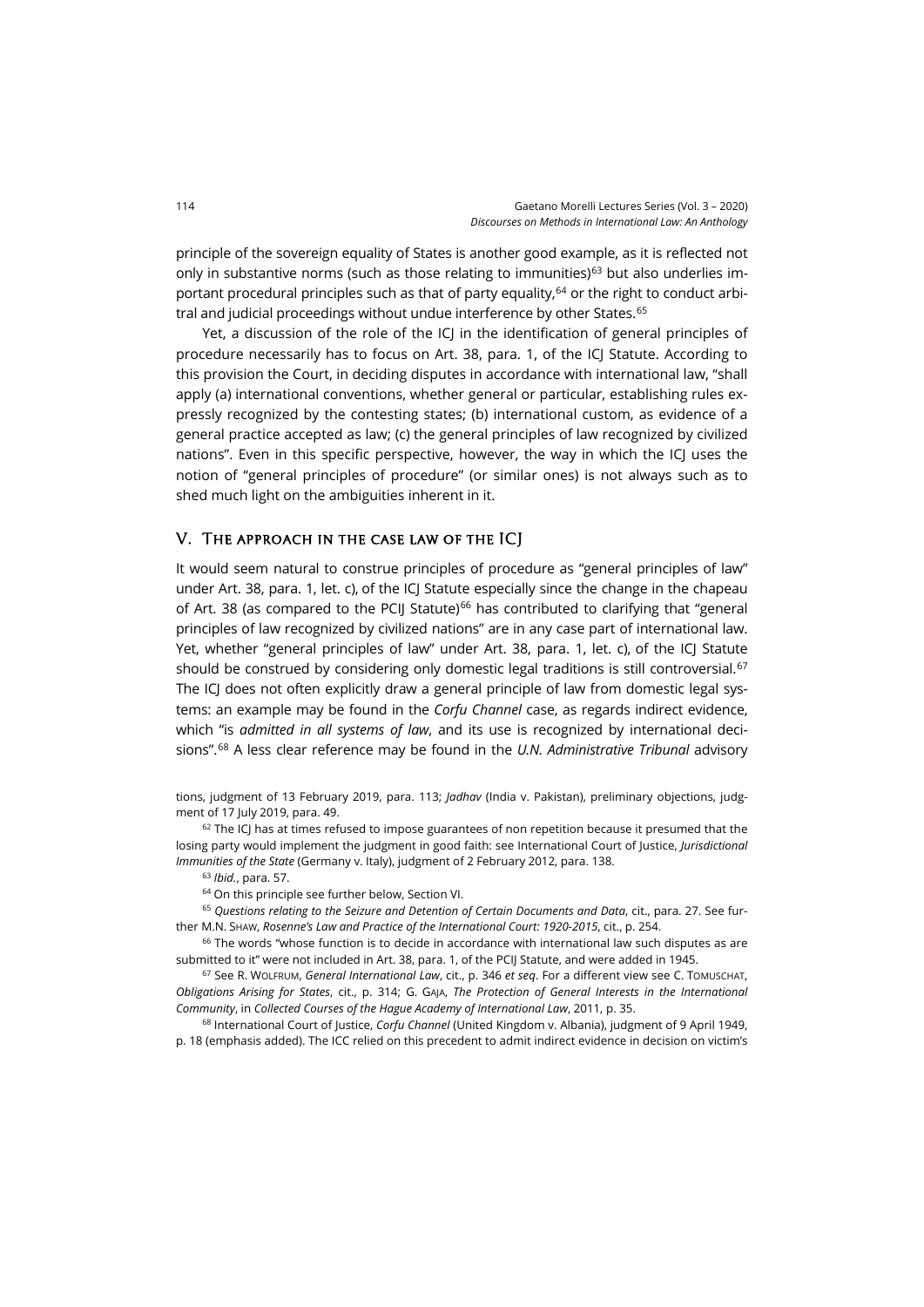opinion where the ICJ described *res iudicata* as "a well-established and generally recog-nized principle of law", thus apparently hinting at recognition at the domestic level.<sup>[69](#page-12-0)</sup>

It may be worth stressing that these examples all relate to issues of procedure; reference to general principles existing in domestic legal systems on issues of substance is even rarer, although not completely absent. Notably, in its advisory opinion on *Reservations to the Genocide Convention* the ICJ opined that "the principles underlying the Convention are principles which are recognized by civilized nations as binding on States, even without any conventional obligation".<sup>[70](#page-12-1)</sup> Judge Ammoun, despite criticizing the formulation of Art. 38, para. 1, let. c), of the ICJ Statute, also construed equity as a principle drawn from domestic legal traditions. In his separate opinion in the *North Sea Continental Shelf* cases he maintained that:

"general principles of law mentioned by Article 38, paragraph 1(c), of the Statute, are nothing other than the norms common to the different legislations of the world. United by the identity of the legal reason therefor, or the ratio legis, transposed from the internal legal system to the international legal system, one cannot fail to remark an oversight committed by arbitrarily limiting the contribution of municipal law to the elaboration of international law: international law which has become, in short, particularly thanks to the principles proclaimed by the United Nations Charter, a universal law able to draw on the internal sources of law of all the States whose relations it is destined to govern, by reason of which the composition of the Court should represent the principal legal systems of the world".[71](#page-12-2)

In other instances, the ICJ has ruled out altogether that specific principles could fall under the scope of Art. 38, para. 1, let. c), as when, in the *South West Africa* cases, it held that although *actio popularis* "may be known to certain municipal systems of law, it is not known to international law as it stands at present: nor is the Court able to regard it as imported by the 'general principles of law' referred to in Article 38, paragraph 1 (c), of its Statute".<sup>[72](#page-12-3)</sup> In yet other cases, it has grounded those principles in international law as such, rather than in the domestic legal orders. Thus, in the *Fisheries Jurisdiction* case the principle *iura novit curia* was stated in axiomatical terms, and linked to the qualification of the ICJ as an international judicial organ.[73](#page-12-4) In *Timor-Leste v. Australia* the parties had

<sup>72</sup> *South West Africa Cases*, cit., para. 88.

<span id="page-12-4"></span><span id="page-12-3"></span><sup>73</sup> International Court of Justice, *Fisheries Jurisdiction* (United Kingdom v. Iceland), judgment of 25 July 1974, para. 17: "[t]he Court […], as an international judicial organ, is deemed to take judicial notice of international law, and is therefore required in a case falling under Article 53 of the Statute, as in any other case, to

application for participation a/0010/06, a/0064/06 to a/0070/06, a/0081/06 to a/0104/06 and a/0111/06 to a/0127/06 of 10 August 2007, ICC-02/04-101, *Situation in Uganda*, para. 5.

<sup>69</sup> *Effects of Awards of Compensation made by the U.N. Administrative Tribunal*, cit. p. 53.

<sup>70</sup> *Reservations to the Convention on Genocide*, cit., p. 23.

<span id="page-12-2"></span><span id="page-12-1"></span><span id="page-12-0"></span><sup>71</sup> International Court of Justice, *North Sea Continental Shelf* (Denmark v. Federal Republic of Germany; Federal Republic of Germany v. The Netherlands), judgment of 20 February 1969, separate opinion of Judge Ammoun, p. 135.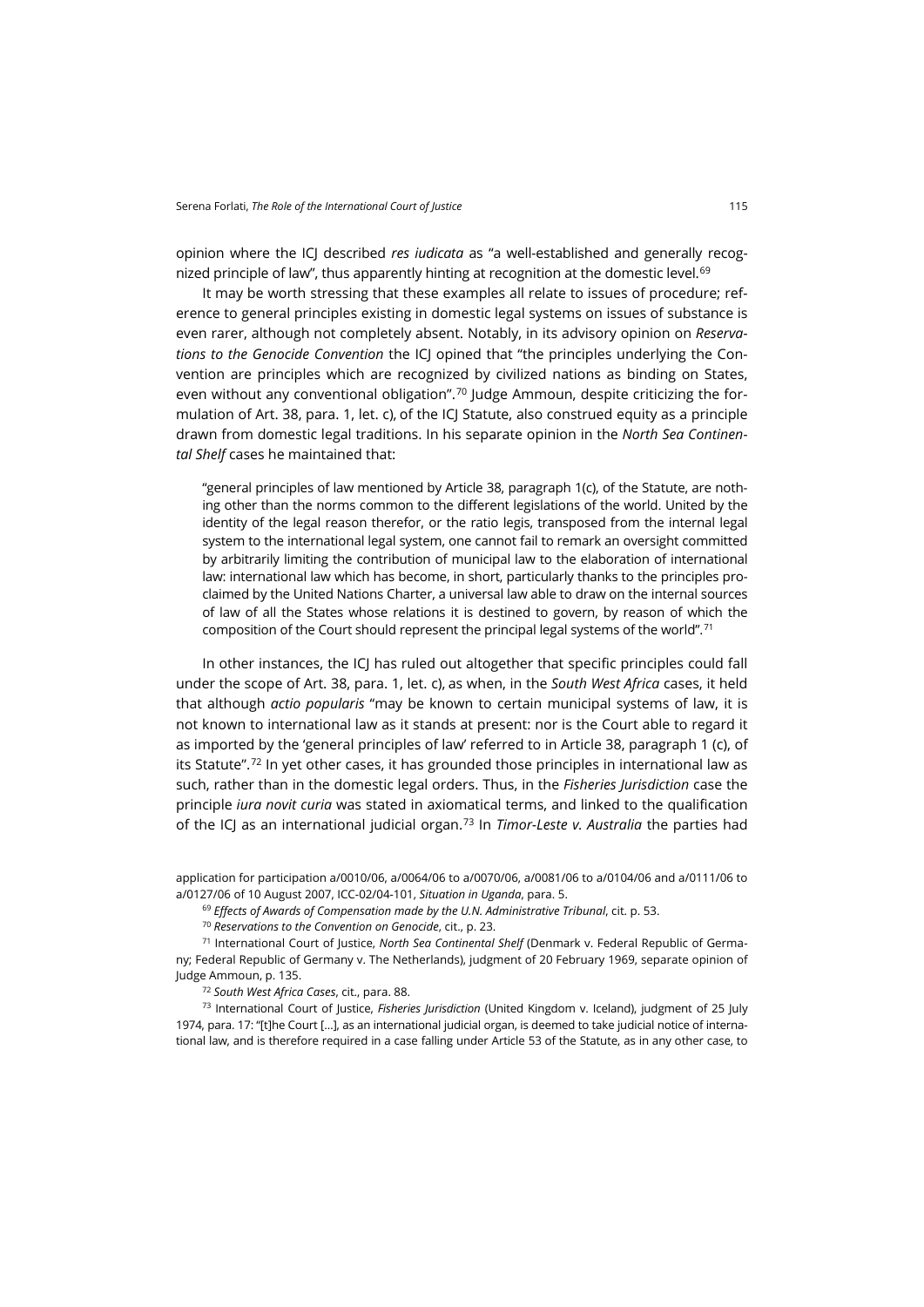argued that the right to confidentiality of communications between States and their legal advisers was a general principle of law "akin to legal professional privilege", while disagreeing on the exact content of this right.<sup>[74](#page-13-0)</sup> The ICJ deemed it plausible that States have a right to communicate with counsel and lawyers in a confidential manner, but held that such right "might be derived from the principle of the sovereign equality of States, which is one of the fundamental principles of the international legal order and is reflected in Article 2, paragraph 1, of the Charter of the United Nations", $75$  rather than deriving it from municipal legal systems. On a number of other occasions, the ICJ has referred to "principles" that are clearly not derived from domestic law, but are rather inherent to the international legal order – at times apparently distinguishing between principles and custom only on the basis of the more general or structural scope of the former. Thus, in the *Corfu Channel* case, the obligation to notify the existence of a minefield in Albanian territorial waters was drawn from "certain general and well-recognized principles, namely: elementary considerations of humanity, even more exacting in peace than in war; the principle of the freedom of maritime communication; and every State's obligation not to allow knowingly its territory to be used for acts contrary to the rights of other States".[76](#page-13-2) In the *Gulf of Maine* case, the Chamber stated that "the association of the terms 'rules' and 'principles' is no more than the use of a dual expression to convey one and the same idea, since in this context 'principles' clearly means principles of law, that is, it also includes rules of international law in whose case the use of the term 'principles' may be justified because of their more general and more fundamental character".[77](#page-13-3) In several other instances the two terms are used jointly, and apparently interpreted as being equivalent to "international customary law"; or at least there is no any clear identification of the part of Art. 38 of the ICJ Statute which is at stake. Thus, in the advisory opinion on the *Interpretation of the Agreement between the WHO and Egypt* the Court identified the existence of an obligation to give a reasonable period of notice for the termination of an existing headquarters agreement stemming from the "*general* 

<span id="page-13-0"></span>consider on its own initiative all rules of international law which may be relevant to the settlement of the dispute". See also *Military and Paramilitary Activities in and against Nicaragua*, cit., para. 29.

<sup>74</sup> *Questions relating to the Seizure and Detention of Certain Documents and Data*, cit., paras 24-25. <sup>75</sup> *Ibid.*

<span id="page-13-2"></span><span id="page-13-1"></span><sup>76</sup> Separate opinion of Judge Cançado Trindade, *Questions relating to the Seizure and Detention of Certain Documents and Data*, cit., para. 44 *et seq.*, on the principle of the legal equality of States.

<span id="page-13-3"></span><sup>77</sup> International Court of Justice, *Delimitation of the Maritime Boundary in the Gulf of Maine Area* (Canada v. United States of America), judgment of 12 October 1984, para. 79. The ICJ further emphasised that, in the context of maritime delimitation, "international law – and in a matter of this kind the Chamber has to refer primarily to customary international law – can of its nature only provide a few basic legal principles, which lay down guidelines to be followed with a view to an essential objective"; "more specific provisions" for the delimitation of maritime areas could be determined only for the purposes of each specific case, whereas there would be no "possibility of those conditions arising which are necessary for the formation of principles and rules of customary law giving specific provisions for subjects like those just mentioned" (*ibid.*, para. 81).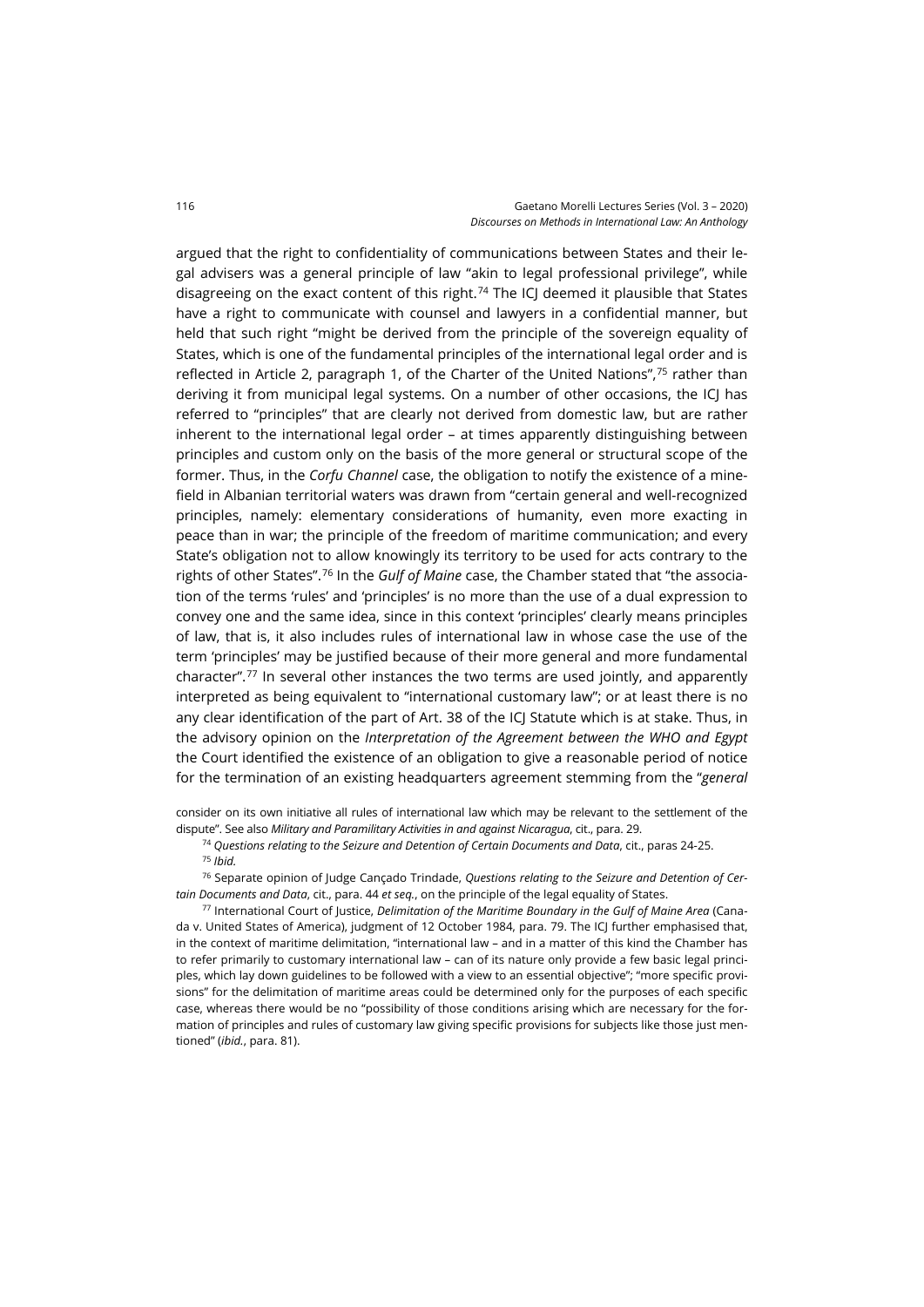*legal principles and rules* applicable in the transfer of the seat of a Regional Office from the territory of a host State".[78](#page-14-0) It further specified that the precise duration of periods of consultation and negotiation "are matters which necessarily vary according to the re-quirements of the particular case".<sup>[79](#page-14-1)</sup> Moreover, the use of the term "principle" meant to imply "customary rules" is apparent in cases such as the *Mavrommatis Palestine Concessions*, [80](#page-14-2) as regards diplomatic protection, or *Oil Platforms*, as regards the prohibition of the use of force.<sup>[81](#page-14-3)</sup>

This reading of the notion of "principles" is based not only on the case law of the ICJ: the reference to "principles and rules of international law" in Art. 21, para. 1, let. b), of the Statute of the International Criminal Court (ICC Statute) may likewise be construed as a reference to customary international law.[82](#page-14-4) In the context of the ICC Statute, this is not problematic, also because Art. 21, para. 1, let. c), specifically provides that, failing other relevant sources, the ICC should also apply "general principles of law derived by the Court from national laws of legal systems of the world including, as appropriate, the national laws of States that would normally exercise jurisdiction over the crime, provided that those principles are not inconsistent with this Statute and with international law and internationally recognized norms and standards".[83](#page-14-5) Although this formulation is not com-pletely satisfactory,<sup>[84](#page-14-6)</sup> for our purposes it is important to note that the ICC Statute makes a

<span id="page-14-0"></span><sup>78</sup> International Court of Justice, *Interpretation of the Agreement of 25 March 1951 between the WHO and Egypt*, advisory opinion of 20 December 1980, para. 49 (emphasis added). A few lines earlier a reference to "applicable legal principles and rules" apparently had the same meaning.

<sup>79</sup> *Ibid.*

<span id="page-14-2"></span><span id="page-14-1"></span><sup>80</sup> Permanent Court of International Justice, *The Mavrommatis Palestine Concessions* (Greece v. Britain), judgment of 30 August 1924, p. 12, where the PCIJ stated: "[i]t is an *elementary principle of international law* that a State is entitled to protect its subjects, when injured by acts contrary to international law committed by another State, from whom they have been unable to obtain satisfaction through the ordinary channels" (emphasis added).

<span id="page-14-3"></span><sup>81</sup> International Court of Justice, *Oil Platforms* (Islamic Republic of Iran v. United States of America), judgment of 6 November 2003, para. 43.

<span id="page-14-4"></span><sup>82</sup> A. PELLET, *Applicable Law*, in A. CASSESE, P. GAETA, J. JONES (eds), *The Rome Statute of the International Criminal Court*. *A Commentary*, Oxford: Oxford University Press, 2002, pp. 1071-1072, where he writes: "[i]s it necessary to make a distinction between 'principles' of international law on the one hand, and 'rules' on the other? Undoubtedly not, at least with regard to their nature: in both cases they ar customary norms". See also, in regard to the implementing practice, C. CALLEJON, *Article 21 – Droit applicable*, in J. FERNANDEZ, X. PACREAU (eds), *Statut de Rome de la Cour pénale internationale, commentaire article par article*, Paris: Pedone, 2012, p. 775 *et seq*.

<span id="page-14-6"></span><span id="page-14-5"></span>83 No reference to general principles in Art. 293 of the 1982 United Nations Convention on the Law of the Sea (UNCLOS), to which Art. 23 of the ITLOS Statute refers: "Article 293 – Applicable law – 1. A court or tribunal having jurisdiction under this section shall apply this Convention and other rules of international law not incompatible with this Convention. 2. Paragraph l does not prejudice the power of the court or tribunal having jurisdiction under this section to decide a case ex aequo et bono, if the parties so agree".

<sup>84</sup> For a criticism of this formulation see A. PELLET, *Applicable Law*, cit., p. 1070.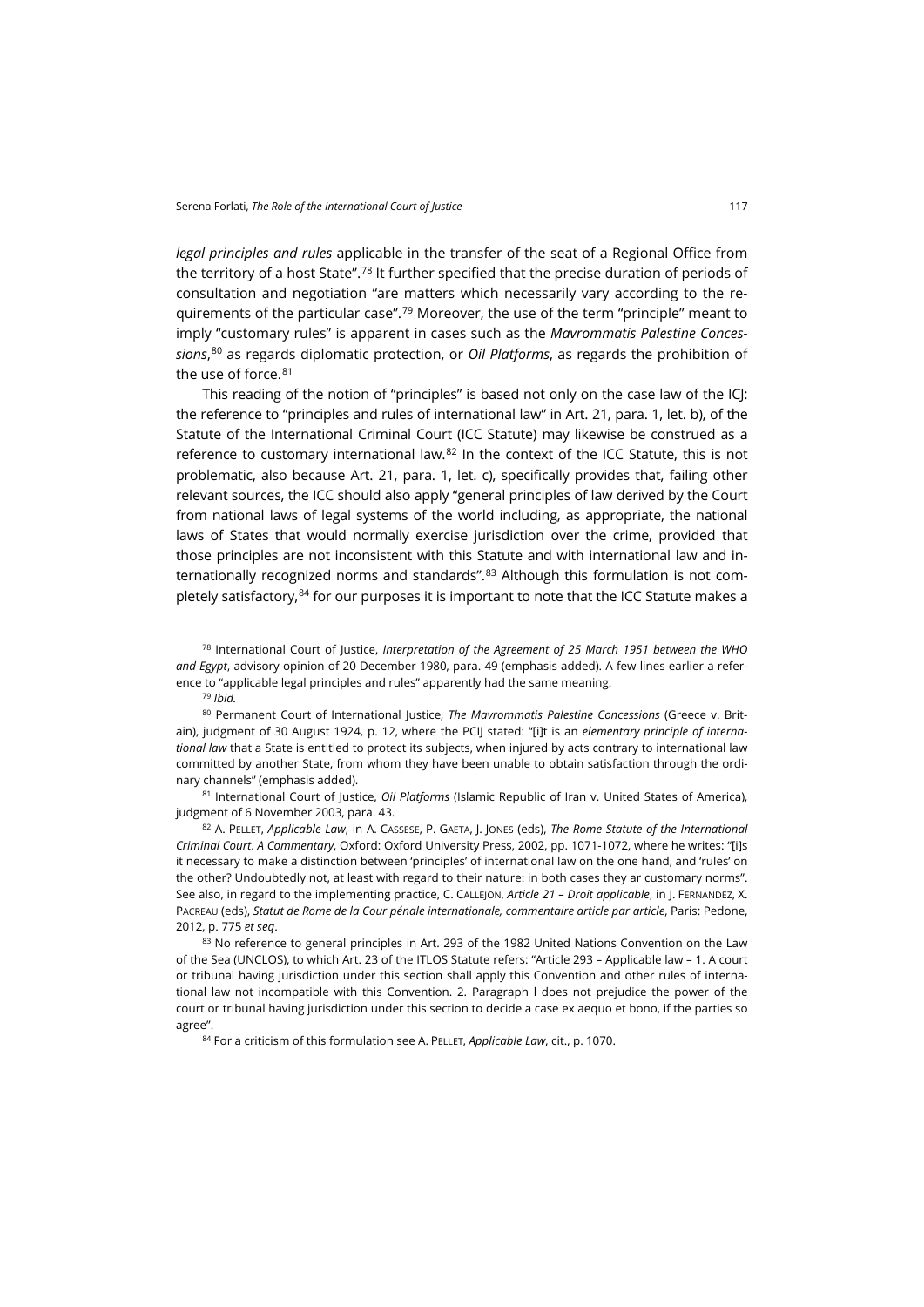clear distinction between principles drawn from the international legal order as such and principles drawn from municipal legal systems – which apply only residually and subject to their consistency with international law. Other international criminal tribunals have been open not only to rely on general principles of law<sup>[85](#page-15-0)</sup> but also to embark on fairly de-tailed comparative analysis of solutions adopted at the domestic level.<sup>[86](#page-15-1)</sup>

On the contrary, the ICJ usually acknowledges the existence of general principles in axiomatical terms. This is in part linked to the fact that international courts and tribunals emphasise the "creative" component of international adjudication whenever relying on general principles of law – and this does not depend on whether the principles are stake are drawn from the international or the domestic legal orders. For instance, according to Christian Tomuschat "[t]o invoke such principles looks as if politics were allowed to make a direct inroad into the field of international law, thereby annihilating the autonomy of law with regard to politics".<sup>[87](#page-15-2)</sup> Hermann Mosler similarly pointed out, in this context, that

"the international judge does not decide on the basis of an accumulation of domestic legal principles […]. Starting from a common denominator, he has the creative task of maintaining the essential features of the general principle while at the same time finding the appropriate solution for the international legal relation upon which he has to pass judgment. The norm which he applies is a norm of international law, taken from principles observed in domestic legal orders and adapted by him to the particular needs of international relations". [88](#page-15-3)

The method used by the ICJ in identifying general principles is, moreover, part of the more general approach of the ICJ in assessing international legal rules. Indeed the Court, which has only recently begun to rely on pronouncements of other international judicial and quasi-judicial bodies, is similarly reluctant to engage in surveys of State practice when assessing the existence and content of customary rules of international

<span id="page-15-0"></span><sup>85</sup> Thus in *Prosecutor v. Erdemović* the International Criminal Tribunal for the former Yugoslavia (ICTY) Appeals Chamber decided to raise preliminarily, and *proprio motu*, the question of the validity of the guilty plea entered by the Appellant finding "nothing in the Statute or the Rules, nor in practices of international institutions or national judicial systems, which would confine its consideration of the appeal to the issues raised formally by the parties" (judgment of 7 October 1997, IT-96-22-A, para. 16). For further examples see B. BONAFÉ, P. PALCHETTI, *Relying on general principles in international law*, in C. BRÖLMANN, Y. RADI (eds), *Research Handbook on the Theory and Practice of International Lawmaking*, Cheltenham: Elgar, 2016, p. 171, and see also p. 168, for judicial and arbitral practice in other areas.

<span id="page-15-1"></span><sup>86</sup> See for instance ICTY, judgment of 14 January 2000, IT-95-16-T, *Prosecutor v. Kupreškič and Others*, paras 539 and 730 *et seq.* (on the possibility for the Trial Chamber to requalify facts). Some hybrid tribunals apply domestic procedural law: see L. CARTER, F. POCAR (eds), *International Criminal Procedure: The Interface of Civil Law and Common Law Legal Systems*, Cheltenham: Elgar, p. 10.

<sup>87</sup> C. TOMUSCHAT, *Obligations Arising for States*, cit., p. 311.

<span id="page-15-3"></span><span id="page-15-2"></span><sup>88</sup> H. MOSLER, *General Principles of Law*, in *Encyclopedia of Public International Law*, vol. 7, 1984, pp. 95- 96; A. PELLET, *Article 38*, cit., p. 929, para. 266.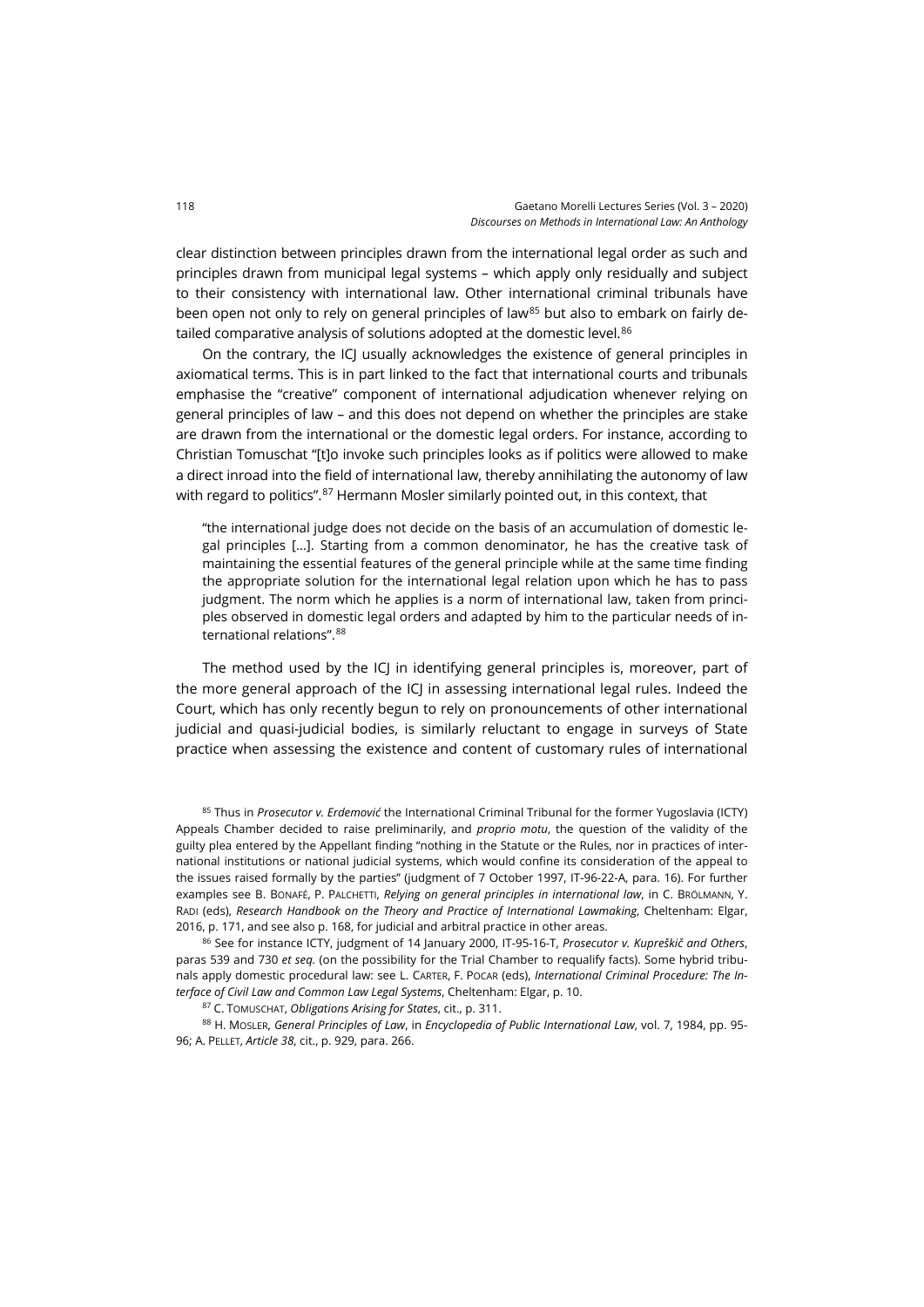law<sup>[89](#page-16-0)</sup> and only exceptionally makes express reference to national judicial decisions for this purpose.<sup>[90](#page-16-1)</sup> Nonetheless, the case law discussed above shows that the ICI as well applies both principles belonging to the international legal order as such<sup>[91](#page-16-2)</sup> and principles initially elaborated *in foro domestico* – the latter being relevant only insofar as they are compatible with the structural features of the international legal order and can thus be transposed thereto.<sup>[92](#page-16-3)</sup> While this dichotomy is detectable also as regards procedure, a further layer of complexity relates to the fact that arguably principles of procedure are gradually being consolidated into customary international law through the case law of the multifarious international courts active today.<sup>[93](#page-16-4)</sup>

#### VI. The interaction between structural features of the international legal order and national legal traditions in the field of procedure

The ICI's apparent reluctance to rely on national legal standards in identifying general principles of law does not only depend on the "large amount of discretion"[94](#page-16-5) inherent in selecting from domestic legal rules or in the difficulties of conducting a comparative anal-ysis.<sup>[95](#page-16-6)</sup> While these factors may explain its hesitations at least in part, another reason lies in the difficulty of transposing this kind of principles into a legal order with very different structural features. In the *Status of South West Africa* advisory opinion,[96](#page-16-7) Judge McNair acknowledged that "International law has recruited and continues to recruit many of its rules and institutions from private systems of law" but warned against the risks of "importing private law institutions 'lock, stock and barrel', ready-made and fully equipped with a set of rules"[97](#page-16-8). In the *Barcelona Traction* case Judge Fitzmaurice highlighted:

"when private law concepts are utilized, or private law institutions are dealt with in the international legal field, they should not there be distorted or handled in a manner not in conformity with their true character, as it exists under the system or systems of their crea-

<sup>89</sup> G. GAJA, *The Protection of General Interests*, cit., p. 37.

<span id="page-16-1"></span><span id="page-16-0"></span><sup>90</sup> The judgment in *Jurisdictional Immunities of the State*, cit., refers extensively to domestic judicial decisions at paras 72 *et seq*., as the practice of many countries in the field of immunity mainly stems from case law.

<span id="page-16-2"></span> $91$  Whether these principles should be construed as falling under the scope of Art. 38, para. 1, let. b), rather than Art. 38, para. 1, let. c), of the ICJ Statute has relatively little practical importance.

<span id="page-16-3"></span><sup>92</sup> A. PELLET, *Article 38*, cit., p. 929, para. 267; F. SALERNO, *Principi generali di diritto (diritto internazionale)*, in *Digesto*, 1995, p. 524 *et seq.*

<span id="page-16-4"></span><sup>93</sup> See C. SANTULLI, *Droit du contentieux international*, cit., p. 68, defining general principles of procedure as "droit coutumier voulu".

<span id="page-16-5"></span><sup>94</sup> G. GAJA, *General Principles of Law*, in *Max Planck Encyclopedias of International Law*, Oxford: Oxford University Press, last update 2013, p. 373 *et seq*.

<sup>95</sup> The caution of the ICJ in this regard is in contrast with the practice of some arbitral tribunals (*ibid*.).

<span id="page-16-8"></span><span id="page-16-7"></span><span id="page-16-6"></span><sup>96</sup> International Court of Justice, *International Status of South West Africa*, advisory opinion of 11 July 1950, separate opinion of Judge McNair, p. 149.

<sup>97</sup> *Ibid.*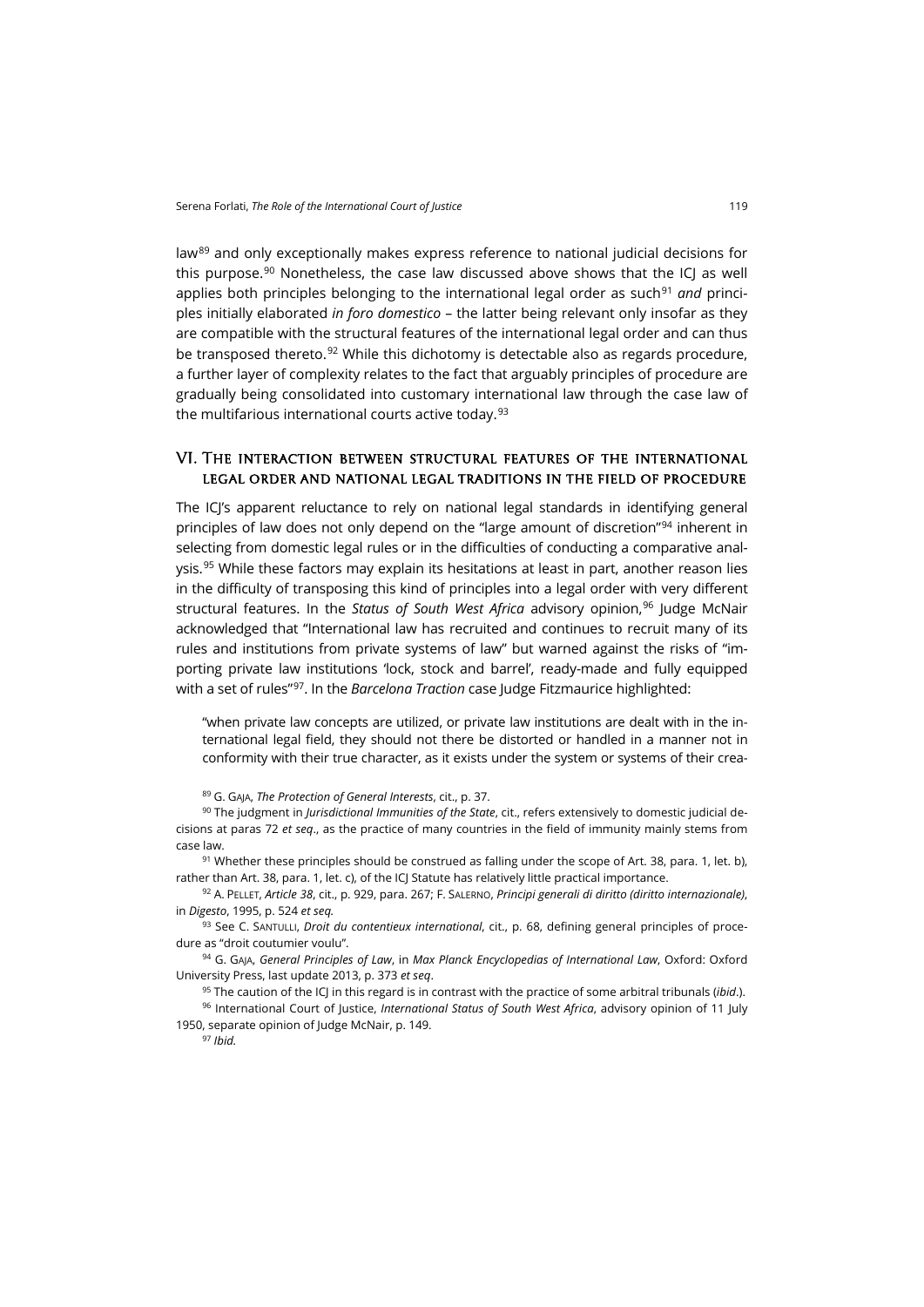tion. But, although this is so, it is scarcely less important to bear in mind that conditions in the international field are sometimes very different from what they are in the domestic, and that rules which these latter conditions fully justify may be less capable of vindication if strictly applied when transposed onto the international level. Neglect of this precaution may result in an opposite distortion, – namely that qualifications or mitigations of the rule, provided for on the internal plane, may fail to be adequately reflected on the international, – leading to a resulting situation of paradox, anomaly and injustice".[98](#page-17-0)

Specifically as regards judicial and arbitral settlement of disputes, the international legal order lacks a unitary jurisdictional system, which is typical feature of modern domestic jurisdictions; as discussed above, this has not prevented the emergence of a coherent body of principles regulating procedure. Other differences between international law and domestic legal orders do, however, raise some sensitive issues also as regards the identification of general principles of procedure: as Rosenne notes, "in connection with procedural law the Court has frequently had occasion to reject analogies drawn from internal law, principally because the analogies were false and irrelevant".[99](#page-17-1) At the same time, the drafting history of the Statute shows that reference to general principles of law under Art. 38, para. 1, let. c), was deemed appropriate on issues of procedure as well. Thus, in an often quoted statement to the Advisory Committee of Jurists Lord Phillimore "pointed out that the general principles referred to […] were those which were accepted by all nations in foro domestico, *such as certain principles of procedure*, the principle of good faith (bona fide), *the principle of res iudicata*, etc.". [100](#page-17-2)

Indeed, some features of international procedure are closely connected to the structure of the international legal order and have very little in common with domestic principles of procedure (Section VI); others are also inherent to national judicial systems and are components of the right to a "fair trial" – although in international law they may be articulated differently reflecting the peculiarities of this specific legal order (as is the case, for instance, with the principle of party equality) – (Section VI).

<span id="page-17-0"></span>98 International Court of Justice, *Barcelona Traction, Light and Power Co.* (Belgium v. Spain), judgment of 5 February 1970, separate opinion of Judge Fitzmaurice, pp. 66-67. The same need for caution was emphasised also in the framework of the ICTY, notably in President Cassese's separate and dissenting opinion in the *Erdemović* case: "[T]he body of law into which one may be inclined to transplant the national law notion cannot but reject the transplant, for the notion is felt as extraneous to the whole set of legal ideas, constructs and mechanisms prevailing in the international context. Consequently, the normal attitude of international courts is to try to assimilate or transform the national law notion so as to adjust it to the exigencies and basic principles of international law" (ICTY, appeal judgment of 7 October 1997, IT-96- 22-A, *Prosecutor v. Drazen Erdemović*, separate and dissenting opinion of Judge Cassese, para. 3; cf. also his criticism of the treatment of duress by the Appeals Chamber, *ibid.*, para. 11 *et seq*.).

<sup>99</sup> M.N. SHAW, *Rosenne's Law and Practice of the International Court: 1920-2015*, cit. p. 376.

<span id="page-17-2"></span><span id="page-17-1"></span><sup>100</sup> League of Nations, *Advisory Committee of Jurists for the Establishment of a Permanent Court of International Justice. Proces-Verbaux of the Proceedings of the Committee June 16th-July 24th 1920. With Annexes*, The Hague, 1920, p. 335.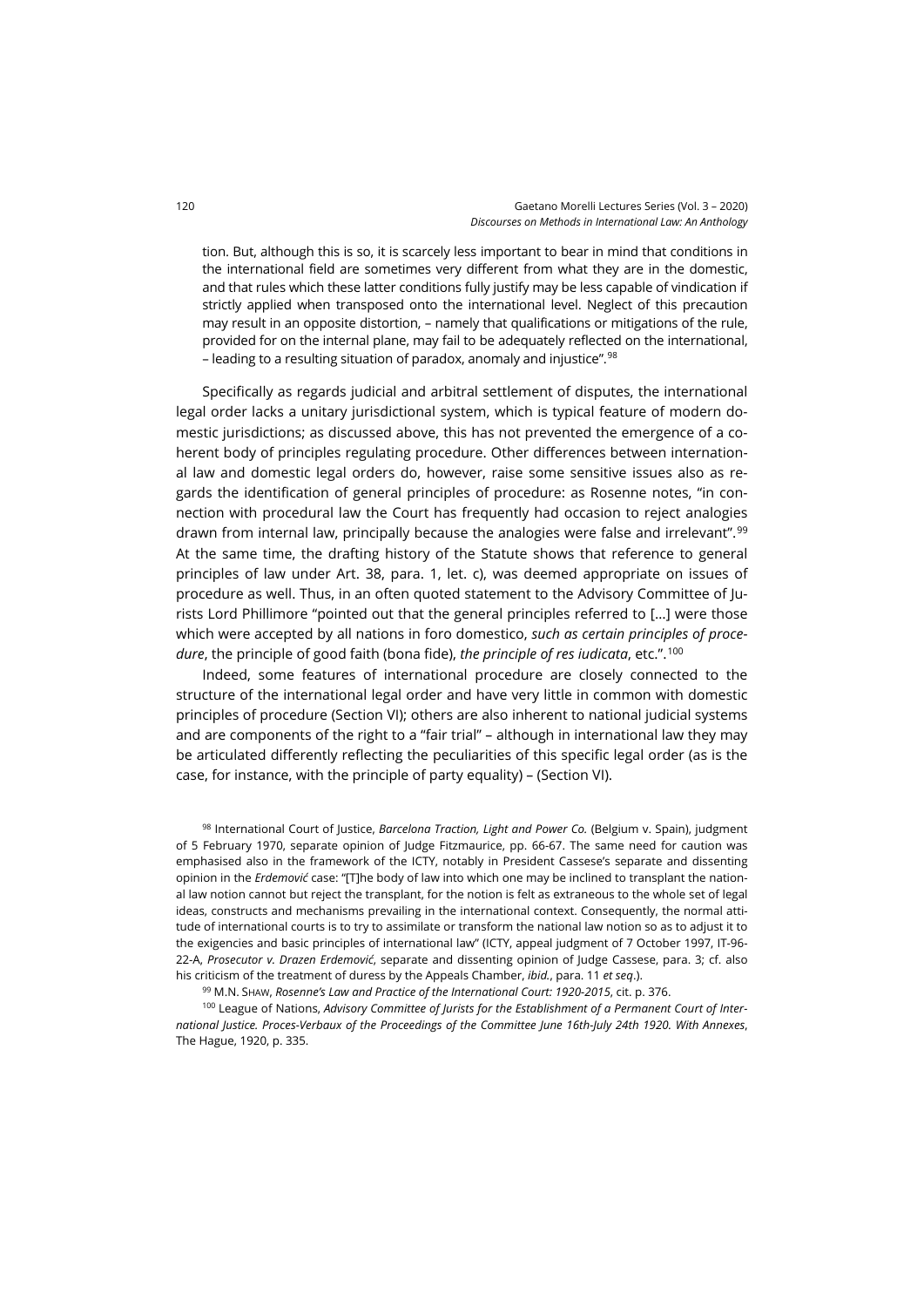#### vi.1. Structural features of the international legal system and general principles of procedure: the principle of consent

Among structural differences between domestic legal orders and international law shaping the identification of general principles of procedure is the consensual nature of international jurisdiction.

The main difference between the domestic and the international legal orders lies in the role of consent, which is rather limited in the case of national courts but of paramount importance in the field of international adjudication and international dispute settlement more generally. In line with the contention that international procedural law is "essentially volitional",<sup>[101](#page-18-0)</sup> the ICJ has construed the existence of a "general principle of consensual jurisdiction";[102](#page-18-1) this general principle of procedure is embodied in several provisions of the Statute, as it moulds not only jurisdiction and access to the ICJ but also the composition of the Bench in specific cases, the actual management of procedure and the post-adjudication phase. The principle, however, has a much broader impact, as it also influences the interpretation of other rules embodied in the ICJ Statute or in the ICJ Rules, well beyond what the Statute's express provisions convey.<sup>[103](#page-18-2)</sup> An apt example in this regard is the "indispensable third party" principle, mentioned above: in the *Monetary Gold* case the ICJ held that 'to adjudicate upon the international responsibility of Albania without her consent would run counter to a well-established principle of international law embodied in the Court's Statute, namely, that the Court can only exercise jurisdiction over a State with its consent".[104](#page-18-3) Still, in this kind of situation jurisdiction (and, therefore, consent) does exist over the original parties to the case; the fact that the ICJ and other inter-State courts or tribunals abstain from exercising their jurisdiction under these specific circumstances is ultimately a matter of judicial propriety,  $105$  and testifies to the overarching influence of consent in inter-State adjudication. In this respect it is not surprising that the principle has been actually applied in the context of the ICJ and of non-institutional arbitration (and specifically with reference to the position of States), whereas judicial institutions endowed with compulsory jurisdiction and/or considering the position of non-State actors either have not formally acknowledged the principle or have not applied it *in concreto*.

The importance of the principle of consent in the interpretation of the Statute is apparent also in the field of intervention, which has been the subject of a complex case

<sup>101</sup> M.N. SHAW, *Rosenne's Law and Practice of the International Court: 1920-2015*, cit., p. 254.

<sup>102</sup> *Land, Island and Maritime Frontier Dispute*, cit., para. 99.

<span id="page-18-2"></span><span id="page-18-1"></span><span id="page-18-0"></span><sup>103</sup> S. FORLATI, *The International Court of Justice. An Arbitral Tribunal or a Judicial Body?*, Cham: Springer, 2014, p. 31 *et seq.*

<sup>104</sup> *Monetary Gold Removed from Rome in 1943*, cit., p. 32.

<span id="page-18-4"></span><span id="page-18-3"></span><sup>105</sup> H. THIRLWAY, *The Law and Procedure*, cit., p. 870. Cf. however B.I. BONAFÉ, *Indispensable Party*, in *Max Planck Encyclopedia of International Procedural Law*, Oxford: Oxford University Press, last update February 2018, para. 35 *et seq*., on the different readings of the principle's rationale.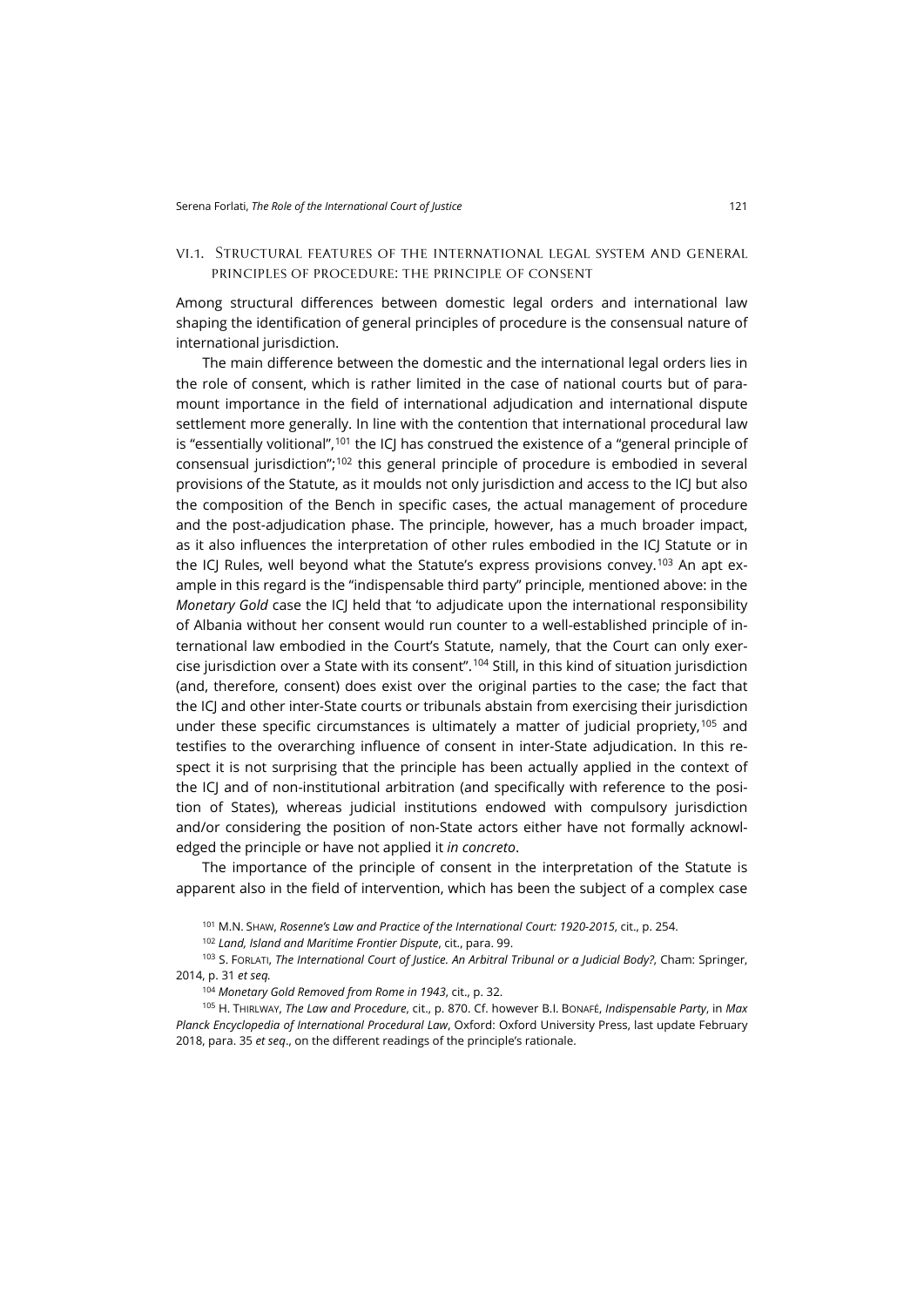law.[106](#page-19-0) Notably in *Land, Island and Maritime Frontier Dispute* the ICJ distinguished between intervention "as a party" and "as a non-party" (a stance that finds no textual basis in the Statute).<sup>[107](#page-19-1)</sup> According to the Chamber, "[t]he competence of the Court in this matter of intervention is not, like its competence to hear and determine the dispute referred to it, derived from the consent of the parties to the case, but from the consent given by them, in becoming parties to the Court's Statute, to the Court's exercise of its powers conferred by the Statute";[108](#page-19-2) there is therefore no need to prove the existence of a specific jurisdictional link between the intervening State and the original parties in order for intervention under Art. 62 to be admissible. At the same time, the intervening State does not automatically become a party to the case if a further jurisdictional link is missing: as the ICJ pointed out in the *Continental Shelf* case, any exception to the "fundamental principles underlying its jurisdiction; primarily the principle of consent, but also the principles of reciprocity and equality of States […] could not be admitted unless it were very clearly expressed".<sup>[109](#page-19-3)</sup>

A different solution, whereby interveners under Art. 62 of the ICJ Statute should be considered as parties to the case, has been advocated also in light of a comparative analysis of domestic legal systems – where voluntary interveners usually qualify as parties to the proceedings.[110](#page-19-4) I do not purport to take a stance on this specific issue, but one aspect is worth noting: even if one should consider that such a conclusion is correct under municipal law, automatic transposition of this "general principle of procedure" in the realm of international adjudication would raise some difficulties, precisely because of the paramount role of consent in the international context. Arguably the ICJ has taken its interpretative approach too far, thus depriving Art. 62 of its potential as a means of ensuring legal certainty in complex situations (since the judgment it renders is not deemed to be *res iudicata* between the intervening State and the original parties);<sup>[111](#page-19-5)</sup> nonetheless, it is not surprising that the ICJ rejects any analogy with solutions adopted at the domestic level in this particular field as this is exactly one of the aspects where general principles of international procedure would diverge from national ones.

It is also noteworthy that consent shapes intervention in different international jurisdictional systems, albeit with very different practical outcomes. On the one hand, in-

<span id="page-19-1"></span><span id="page-19-0"></span><sup>106</sup> See only M.N. SHAW, *Rosenne's Law and Practice of the International Court: 1920-2015*, cit., para. 355 *et seq*.

<sup>107</sup> See *Land, Island and Maritime Frontier Dispute*, cit., para. 99.

<sup>108</sup> *Ibid*., para. 96.

<span id="page-19-3"></span><span id="page-19-2"></span><sup>109</sup> International Court of Justice, *Continental Shelf* (Libyan Arab Jamayria v. Malta), judgment of 21 March 1984, para. 35.

<span id="page-19-5"></span><span id="page-19-4"></span>110 A. Davì, L'intervento davanti alla Corte internazionale di giustizia, Napoli: Jovene, 1985, p. 146; Davì, who was writing before the developments in the *Land, Island and Maritime Frontier Dispute* case, considered the existence of a jurisdictional link to be a requirement for intervention under both Arts 62 and 63 of the ICJ Statute (*ibid.*, pp. 194 and 255).

<sup>111</sup> S. FORLATI, *The International Court of Justice*, cit., p. 200 *et seq*.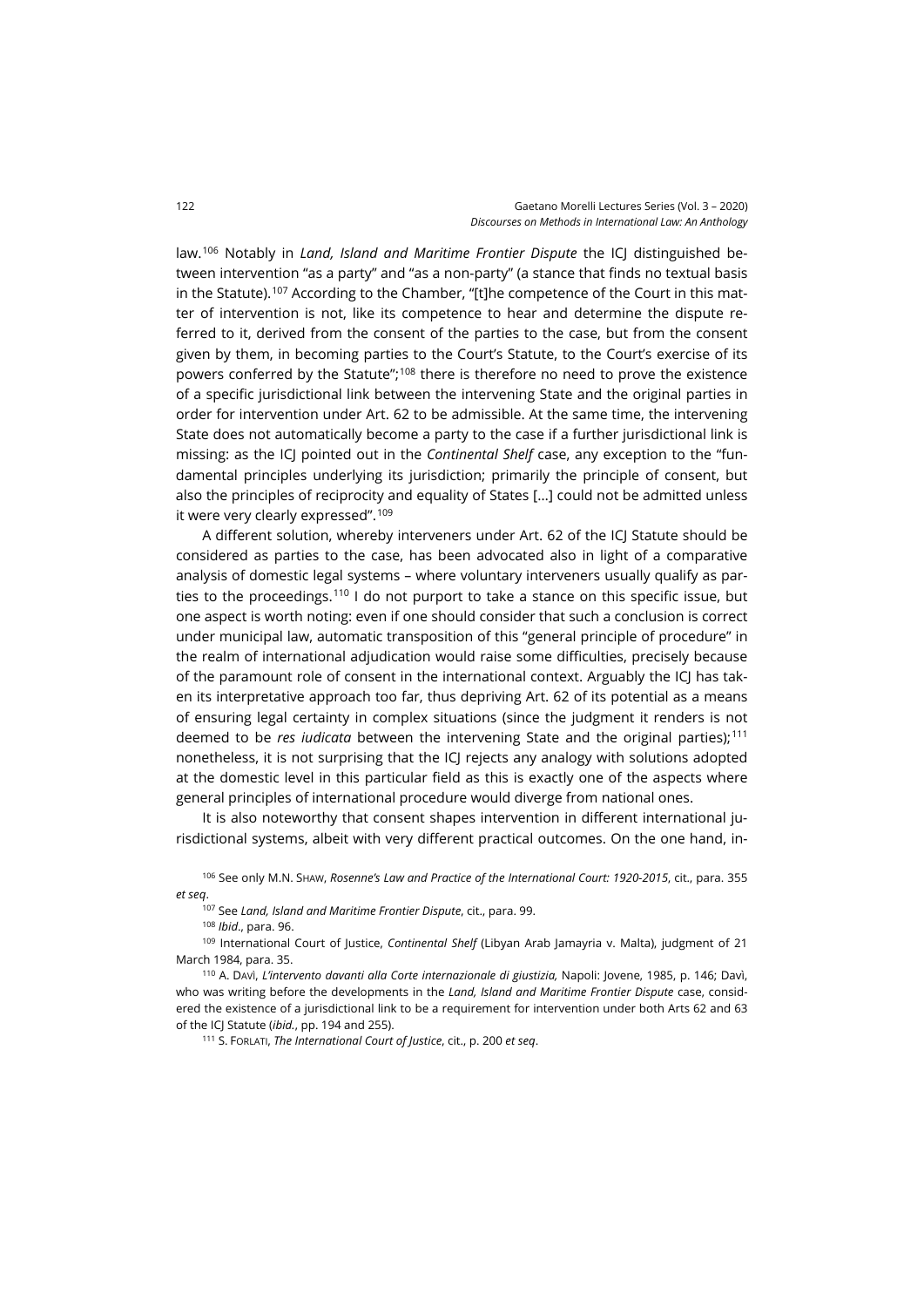tervention it is virtually unknown in the framework of non institutional arbitration;[112](#page-20-0) on the other hand, it is fairly common in other contexts where, however, it is either more clearly framed in the form of an *amicus curiae*[113](#page-20-1) or at any rate it is part of a system based on compulsory jurisdiction.<sup>[114](#page-20-2)</sup>

#### vi.2. General principles of procedure common to domestic legal systems

In the past it seemed difficult to draw any general principles of procedure from domes-tic law, due to the differences in the various legal traditions.<sup>[115](#page-20-3)</sup> While many of these differences are still present today, the principle of fair trial and its different components, which are embodied in human rights standards, have arguably become a common denominator applying at municipal level. This is true especially for the "equality of arms" principle, which is now considered as a key component of the right to a fair trial, with its two main ramifications pertaining on one hand to the independence and impartiality of courts,<sup>[116](#page-20-4)</sup> and on the other hand the "adversarial principle", that is the right to be heard, on a basis of equal footing with the other party.<sup>[117](#page-20-5)</sup> Other components of the right to a fair trial concern the rights of access to a court, $118$  to effective judicial proceedings within a reasonable time,  $119$  and to the finality and execution of judicial decisions.  $120$ 

Not all of these principles apply to international adjudication: most notably, the right of access to a court is ensured at the international level only insofar this is in keep-

<span id="page-20-0"></span><sup>112</sup> S. YEE, *Intervention in Arbitral Proceedings under Annex VII to the UNCLOS?*, in *Chinese Journal of International Law*, 2015, p. 79 *et seq.*

<sup>113</sup> This is the case of intervention under Art. 36, para. 2, of the European Convention on Human Rights.

<span id="page-20-2"></span><span id="page-20-1"></span>114 See Art. 10 of the WTO Dispute Settlement Understanding (DSU); in this framework the possibility for potential interveners to begin parallel cases facilitates third party participation beyond what is mandatory under the DSU, notably by allowing their participation at the preliminary consultation stage (C. CARMODY, *Fairness as Appropriateness: Some Reflections on Procedural Fairness in WTO Law*, in A. SARVARIAN, F. FONTANELLI, R. BAKER, V. TZEVELEKOS (eds), *Procedural Fairness in International Courts and Tribunals*, cit., p. 286) and through attribution of enhanced third party rights.

<sup>115</sup> A.P. SERENI, *Principi generali di diritto e processo internazionale*, cit., p. 40.

<span id="page-20-4"></span><span id="page-20-3"></span><sup>116</sup> See Human Rights Committee (CCPR), General Comment no. 32 (2007) on the Right to Equality before Courts and Tribunals and to a Fair Trial (Article 14 of the International Covenant on civil and political rights) of 23 August 2007, CCPR/C/GC/32, para. 3.

<span id="page-20-5"></span><sup>117</sup> See the ICJ stance in *Military and Paramilitary Activities in and against Nicaragua*, cit. See also European Court of Human Rights, judgment of 23 May 2016, no. 17502/07, *Avotins v. Latvia*, para. 119: "the adversarial principle and the principle of equality of arms, which are closely linked, are fundamental components of the concept of a 'fair hearing' within the meaning of Article 6 § 1 of the Convention. They require a 'fair balance' between the parties: each party must be afforded a reasonable opportunity to present his case under conditions that do not place him at a substantial disadvantage *vis-à-vis* his opponent or opponents".

118 General Comment No. 32, cit., para. 9.

<sup>119</sup> *Ibid.*

<span id="page-20-8"></span><span id="page-20-7"></span><span id="page-20-6"></span><sup>120</sup> See European Court of Human Rights, *Guide on Article 6 of the European Convention on Human Rights (civil limb)*, Council of Europe, 2019, para. 92 *et seq*.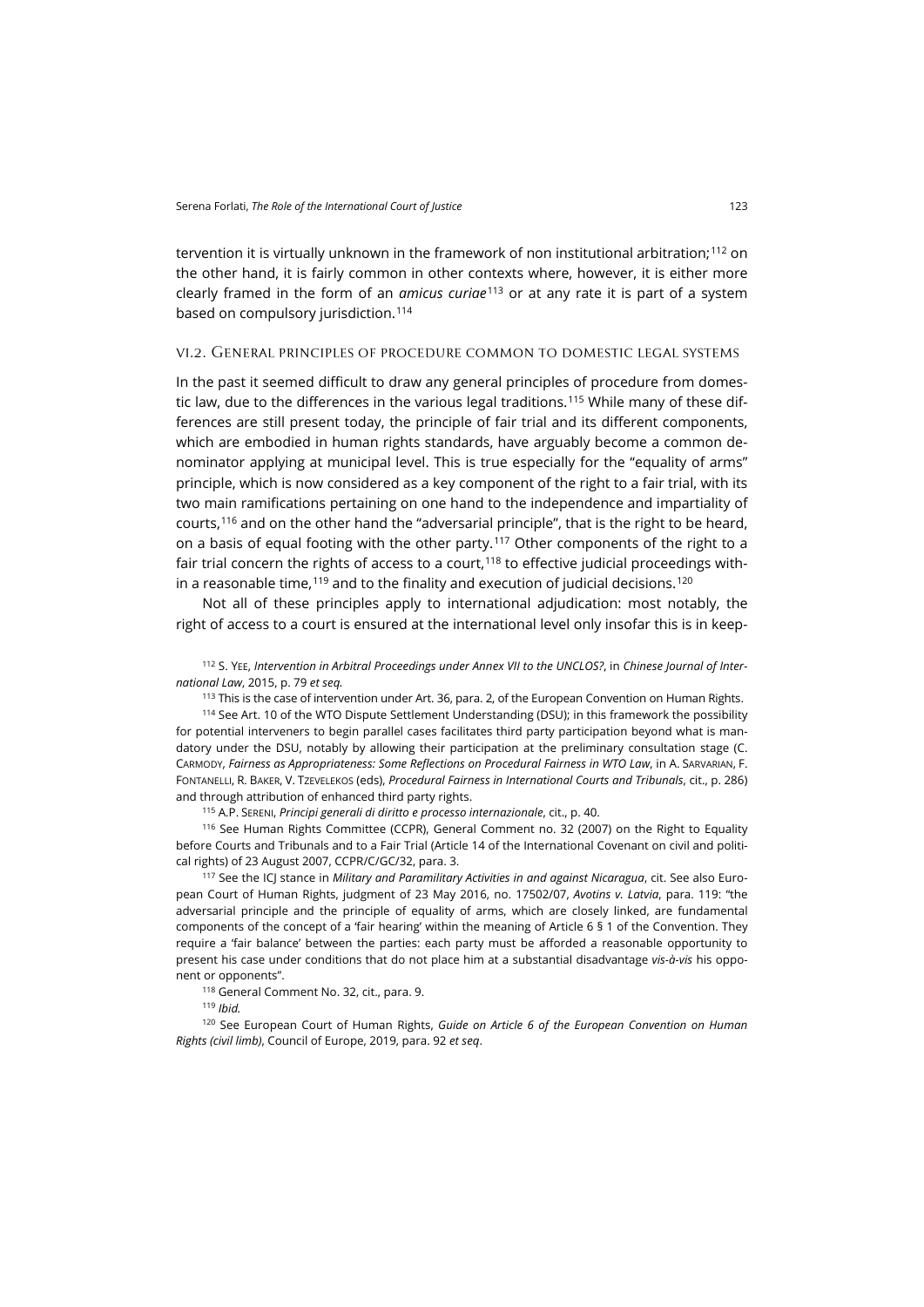ing with the principle of consent to jurisdiction discussed above.<sup>[121](#page-21-0)</sup> At the same time, the ICJ's case law points to the fact that other components of the principle of fair trial are key features of *international* adjudication as well, and should be applied not only when this is set forth expressly by the instruments governing the activities of an inter-national court (as is the case, notably, for international criminal tribunals).<sup>[122](#page-21-1)</sup>

For instance, it was pointed out above that the ICJ has identified the independence and finality of judgments as typical features of a "truly judicial body",<sup>[123](#page-21-2)</sup> and that it took its own Statute – which embodies the principle of impartiality in Art. 2 and includes a number of safeguards to effectively guarantee it<sup>[124](#page-21-3)</sup> – as a model to "test" the independence of other institutions. Comparable safeguards also exist as regards other permanent international courts, but independence is a key component also of noninstitutional arbitration: according to the Partial Award in the *Croatia v. Slovenia*, "Procedural fairness includes the right to an impartial and *independent* judge".[125](#page-21-4)

The principle of *res judicata*, as embodied in Art. 59 of the ICJ Statute, is also considered a feature of the international judicial function although the case law of the ICJ is in itself unclear as to its scope, and oscillates between broad readings of the principle – notably in *Bosnia v. Serbia*[126](#page-21-5) – and more restrictive stances.[127](#page-21-6) In *Nicaragua v. Colombia* the ICJ posited: "the decision of the Court is contained in the operative clause of the judgment. However, in order to ascertain what is covered by res judicata, it may be nec-

<sup>121</sup> See further, S. FORLATI, *Fair Trial in International Non-Criminal Tribunals*, cit., p. 103 *et seq*.

<span id="page-21-1"></span><span id="page-21-0"></span><sup>122</sup> See Art. 21, para. 3, of the ICC Statute; Art. 21, para. 2, of the ICTY Statute; Art. 20, para. 2, of the International Criminal Tribunal for Rwanda (ICTR) Statute.

<sup>123</sup> *Effects of Awards of Compensation Made by the U.N. Administrative Tribunal*, cit. p. 52.

<span id="page-21-3"></span><span id="page-21-2"></span> $124$  See notably Art. 4, para. 1, of the ICJ Statute on the role of national groups in the Permanent Court of Arbitration in nominating candidates to the Bench; Art. 16 of the ICJ Statute stipulating restrictions to the exercise of political and administrative functions, or professional activities; Art. 17 of the ICJ Statute prohibiting the involvement in any case as an agent, counsel or advocate and setting the standard for diqualification in specific cases; Art. 18 of the ICJ Statute on dismissal. On the ICJ's independence from UN political organs see R. JENNINGS, R. HIGGINS, *General Introduction*, pp. 4-5.

<span id="page-21-4"></span><sup>125</sup> Arbitral Tribunal, *In the Matter of an Arbitration under the Arbitration Agreement between the Government of the Republic of Croatia and the Govermnent of the Republic of Slovenia*, partial award of 30 June 2016, para. 227.

<span id="page-21-5"></span><sup>126</sup> International Court of Justice, *Application of the Convention on the Prevention and Punishment of the Crime of Genocide* (Bosnia and Herzegovina v. Serbia and Montenegro), judgment of 26 February 2007, paras 135–136. See S. WITTICH, *Permissible Derogation from Mandatory Rules? The Problem of Party Status in the Genocide Case*, in *European Journal of International Law*, 2007, p. 599. See also C. BROWN, *Article 59*, in A. ZIMMERMANN, C. TOMUSCHAT, K. OELLERS-FRAHM, C.J. TAMS (eds), *The Statute of the International Court of Justice*, cit., p. 1561.

<span id="page-21-6"></span><sup>127</sup> See International Court of Justice, *Request for Interpretation of the Judgment of 15 June 1962 in the Case concerning the Temple of Preah Vihear* (Cambodia v. Thailand), judgment of 11 November 2013, joint declaration appended by Judges Owada, Bennouna and Gaja.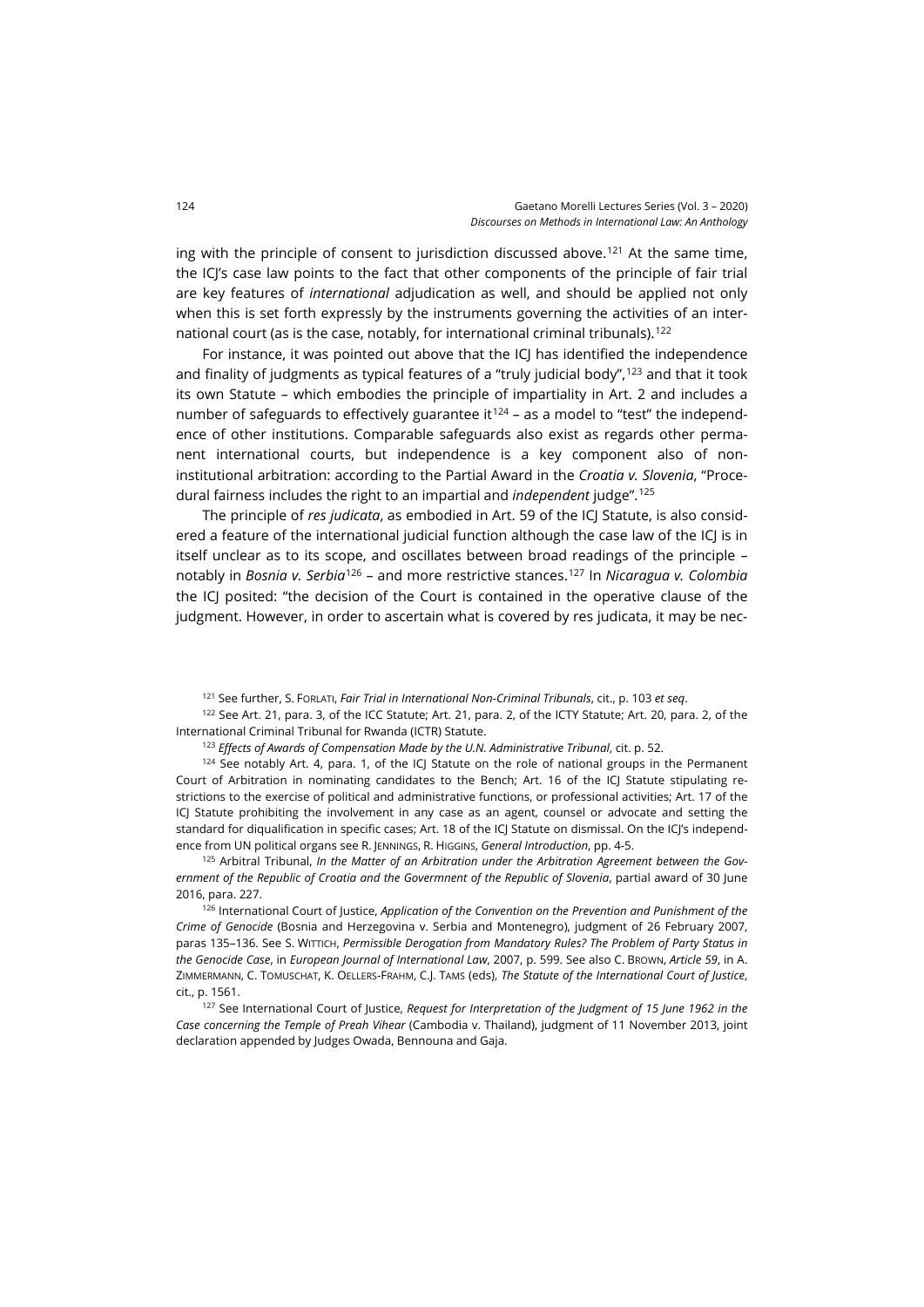essary to determine the meaning of the operative clause by reference to the reasoning set out in the judgment in question".<sup>[128](#page-22-0)</sup> Moreover,

"[i]t is not sufficient, for the application of res judicata, to identify the case at issue, characterized by the same parties, object and legal ground; it is also necessary to ascertain the content of the decision, the finality of which is to be guaranteed. The Court cannot be satisfied merely by an identity between requests successively submitted to it by the same Parties; it must determine whether and to what extent the first claim has already been definitively settled".[129](#page-22-1)

The ICJ then concluded that in its previous judgment "it did not take a decision on whether or not Nicaragua had an entitlement to a continental shelf beyond 200 nautical miles from its coast" $130 130 -$  whereas the according to the joint dissenting opinion Nicaragua's claim had been rejected as the burden of proof was not met.

The objections of the dissenting judges and the uncertainties in the case law show the difficulty of identifying a generally accepted notion of *res judicata*, which may well depend on different approaches to this issue in domestic legal traditions.<sup>[131](#page-22-3)</sup> At the same time Judge Greenwood has emphasised that

"[a]lthough the doctrine of res judicata has its origins in the general principles of law […] it is now firmly established in the jurisprudence of the Court […]. Res judicata is also well established in the case law of other international tribunals […]. It is therefore unnecessary to examine the not inconsiderable differences which exist between different national legal systems regarding the concept of res judicata […]. It is the principle of res judicata in international law, in particular as developed in the jurisprudence of the Court, which has to be applied".<sup>[132](#page-22-4)</sup>

This is an approach that finds some support also as regards the ICJ's reading of other principles of international procedure.

Notably, the ICJ deems that also the principles of equality between the parties and of the equality of arms are part of the general principles of international procedure, where they are corollaries of the principle of sovereign equality among States – one of the "fun-

<span id="page-22-0"></span><sup>128</sup> *Question of the Delimitation of the Continental Shelf between Nicaragua and Colombia Beyond 200 Nautical Miles from the Nicaraguan Coast*, cit., para. 59.

<sup>129</sup> *Ibid.*, para. 61.

<span id="page-22-2"></span><span id="page-22-1"></span><sup>130</sup> *Ibid.*, para. 83. The criticism by the dissenting judges (para. 19 *et seq*. of the joint declaration appended by Judges Owada, Bennouna and Gaja) related to this aspect of the Court's findings.

<sup>131</sup> S. WITTICH, *Permissible Derogation from Mandatory Rules?*, cit., p. 607.

<span id="page-22-4"></span><span id="page-22-3"></span>132 Joint dissenting opinion of Vice-President Yusuf, Judges Cançado Trindade, Xue, Gaja, Bhandari, Robinson and Judge *ad hoc* Brower, *Question of the Delimitation of the Continental Shelf between Nicaragua and Colombia beyond 200 Nautical Miles from the Nicaraguan Coast*, cit., para. 4.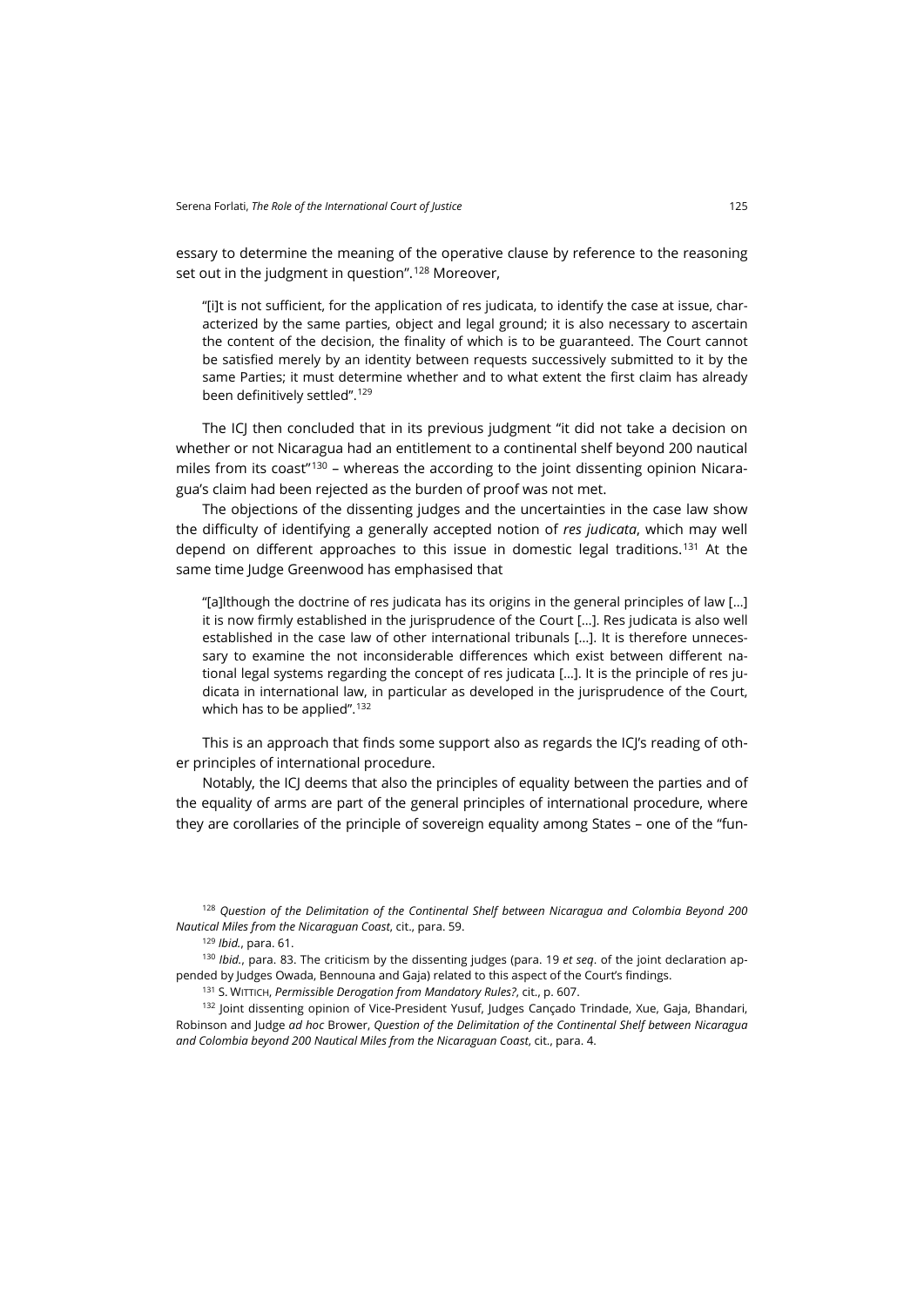damental principles underlying its jurisdiction".[133](#page-23-0) The procedural components of party equality and of the equality of arms are difficult to typify rigidly; they affect the Court's composition, the possibility to respond to claims, the treatment of evidence, financial aid – and at times also indirectly safeguard other interests (such as the ones to the protection of witnesses<sup>[134](#page-23-1)</sup> or to the integrity of judicial proceedings as such).<sup>[135](#page-23-2)</sup> Similar considera-tions apply to the principle of good faith and loyalty between the parties;<sup>[136](#page-23-3)</sup> to the principle of effectiveness of judicial proceedings, as it emerges notably in the ICJ case law on provisional measures;[137](#page-23-4) and to the principle *onus probandi incumbit actori*. [138](#page-23-5)

As was noted previously, the ICJ applies these principles of procedure on bases that are at times different from the ones relevant in domestic legal orders. On the other hand, the *IFAD* advisory opinion confirms that the principles of procedure that the ICJ applies at inter-State level (and, more specifically, the principle of party equality) play a role also as regards situations where non-State actors are involved.<sup>[139](#page-23-6)</sup> In that Advisory Opinion the ICJ expressly relied on the Human Rights Committee's General Comment No. 32 in order to assess whether fair trial standards, and more specifically the principle of the equality of arms, had been respected in the very peculiar framework it was dealing with – that of advisory proceedings concerning the review of a judgment of the ILO Administrative Tribunal on a complaint brought by an employee. The ICJ stressed that "the principle of equality of parties follows from the requirements of good administration of justice" and "must now be understood as including access on an equal basis to available appellate or similar remedies unless an exception can be justified ed on objec-tive and reasonable grounds".<sup>[140](#page-23-7)</sup> The flexibility granted by Art. 66, para. 2, of its Statute

<span id="page-23-0"></span><sup>133</sup> See *Continental Shelf beyond 200 Nautical Miles*, cit., para. 53 and, *supra*, Section VI.1. Cf. Institut de droit international, Resolution on *Equality of the Parties before International Investment Tribunals*, The Hague Session, 31 August 2019, Preamble.

<span id="page-23-2"></span><span id="page-23-1"></span><sup>134</sup> International Court of Justice, *Application of the Convention for the Prevention and Punishment of the Crime of Genocide* (Croatia v. Serbia), judgment of 3 February 2015, para. 18 *et seq*.

<sup>135</sup> *Maritime Delimitation and Territorial Questions between Qatar and Bahrain*, cit., para. 15 *et seq*.

<sup>136</sup> See above, footnote 61 and corresponding text.

<span id="page-23-4"></span><span id="page-23-3"></span><sup>137</sup> See notably *LaGrand*, cit., para. 102: "The object and purpose of the Statute is to enable the Court to fulfil the functions provided for therein, and, in particular, the basic function of judicial settlement of international disputes by binding decisions in accordance with Article 59 of the Statute. The context in which Article 41 has to be seen within the Statute is to prevent the Court from being hampered in the exercise of its functions because the respective rights of the parties to a dispute before the Court are not preserved". See K. OELLERS-FRAHM, *Article 41*, in A. ZIMMERMANN, C. TOMUSCHAT, K. OELLERS-FRAHM, C.J. TAMS (eds), *The Statute of the International Court of Justice*, cit., p. 1049 *et seq*.

<span id="page-23-5"></span><sup>138</sup> R. KOLB, *The International Court of Justice*, cit., p. 928 *et seq*.; C. SANTULLI, *Droit du contentieux international*, cit., p. 538 *et seq*.

<span id="page-23-6"></span><sup>139</sup> For international criminal law see S. NEGRI, *Equality of Arms : Guiding Lights or Empty Shell?*, in M. BOHLANDER (ed.), *International Criminal Justice: A Critical Appraisal of Institutions and Procedures*, London: Cameron May, 2007, p. 13 *et seq.*, p. 43.

<span id="page-23-7"></span><sup>140</sup> International Court of Justice, *Judgment No. 2867 of the Administrative Tribunal of the International Labour Organization upon a Complaint Filed against the International Fund for Agricultural Development*, advisory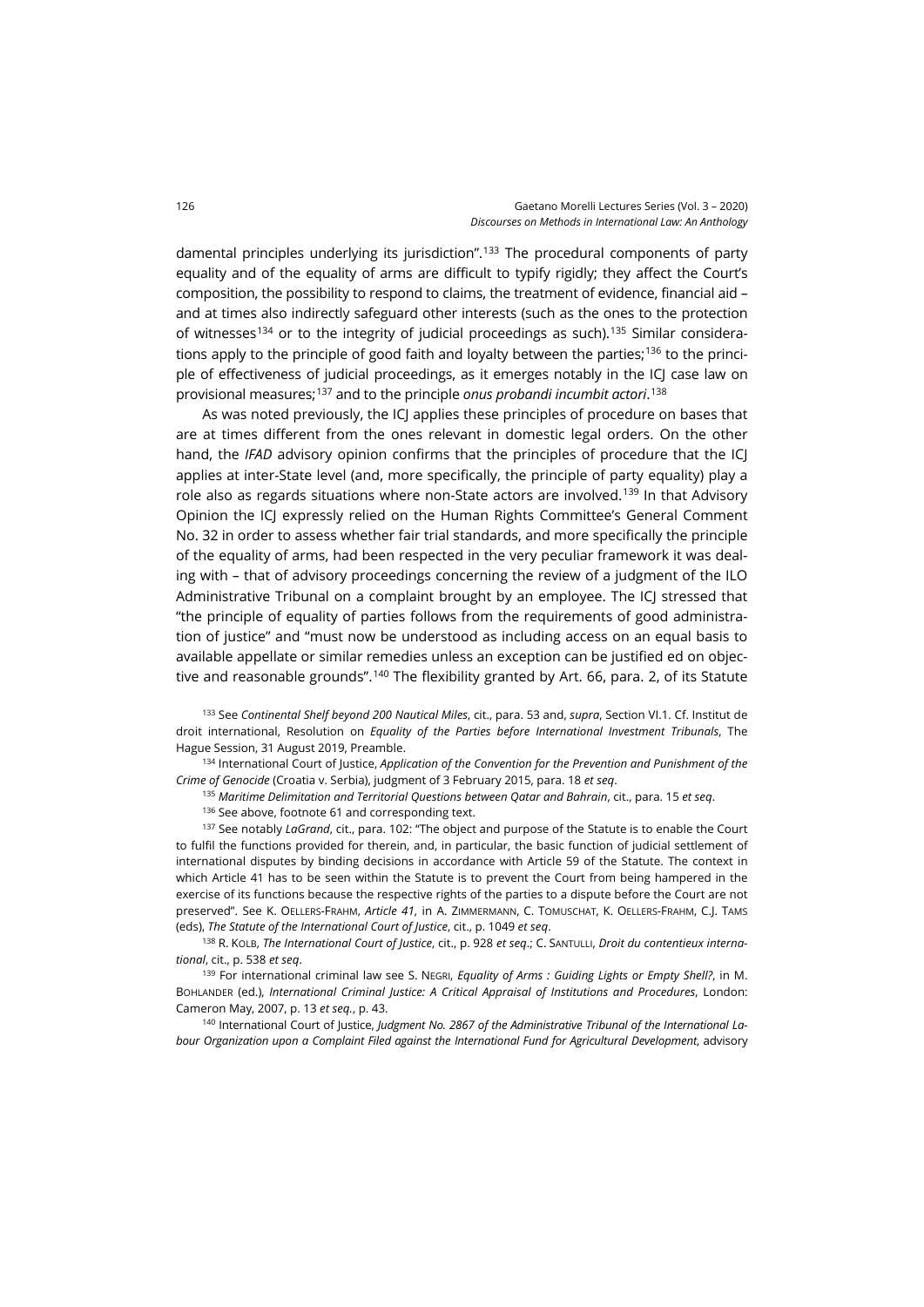in order to safeguard party equality, by ensuring that the affected individual could make her views known in writing and by not holding a hearing,[141](#page-24-0) was in line with its previous practice in this context. The ICJ did, however, also call into question the compatibility of the Administrative Tribunal of the International Labour Organization (ILOAT) review system with the "present-day principle of equality of access to courts and tribunals", insofar as only one party, in this case the International Fund for Agricultural Development (IFAD), could seek a review of an ILOAT judgment by the ICJ, whereas the affected employee did not have a corresponding right.[142](#page-24-1) While, for the reasons explained above in this pages, it would be difficult to draw from this case the assumption that the principles of fair trial, as enshrined in International Human Rights Law, apply as such also before international courts and tribunals, this case is emblematic of the convergence between standards of procedural fairness as applicable in international and domestic jurisdictional proceedings. This convergence is particularly important whenever proceedings before international courts and tribunals replace domestic remedies; in such situations individuals and other private legal persons are arguably entitled to full respect for the principle of fair trial. $143$ 

#### VII. Implementation of general principles of procedure by different international courts and tribunals

The general principles of procedure mentioned above with reference to the ICJ are also applied by other international courts and tribunals, although not necessarily in an identical way. Lack of uniformity in their implementation may depend on a number of different factors. For instance, the different limitations that usually apply to the office of members of permanent and *ad hoc* jurisdictions influence the way in which the appear-

opinion of 1 February 2012, para. 44. See also International Court of Justice, *Judgments of the Administrative Tribunal of the International Labour Organisation upon Complaints Made against the United Nations Educational, Scientific and Cultural Organization*, advisory opinion of 23 October 1956, p. 86.

<span id="page-24-0"></span><sup>141</sup> *Judgment No. 2867 of the Administrative Tribunal of the International Labour Organization upon a Complaint Filed against the International Fund for Agricultural Development*, cit., para. 44.

<span id="page-24-1"></span><sup>142</sup> *Ibid.* See also para. 39: "While in non-criminal matters the right of equal access does not address the issue of the right of appeal, if procedural rights are accorded they must be provided to all the parties unless distinctions can be justified on objective and reasonable grounds … In the case of the ILOAT, the Court is unable to see any such justification for the provision for review of the Tribunal's decisions which favours the employer to the disadvantage of the staff member".

<span id="page-24-2"></span><sup>143</sup> According to L. CARTER, F. POCAR (eds), *International Criminal Procedure*, cit., p. 8, "the consideration that the exercise of criminal jurisdiction over international crimes is primarily a prerogative and responsibility of State authorities […] requires that the complementary exercise of such jurisdiction by international or hybrid courts must conform with the same fair trial conditions that are required and expected from States". The same consideration would seem to apply to comparable situations beyond the area of international criminal law.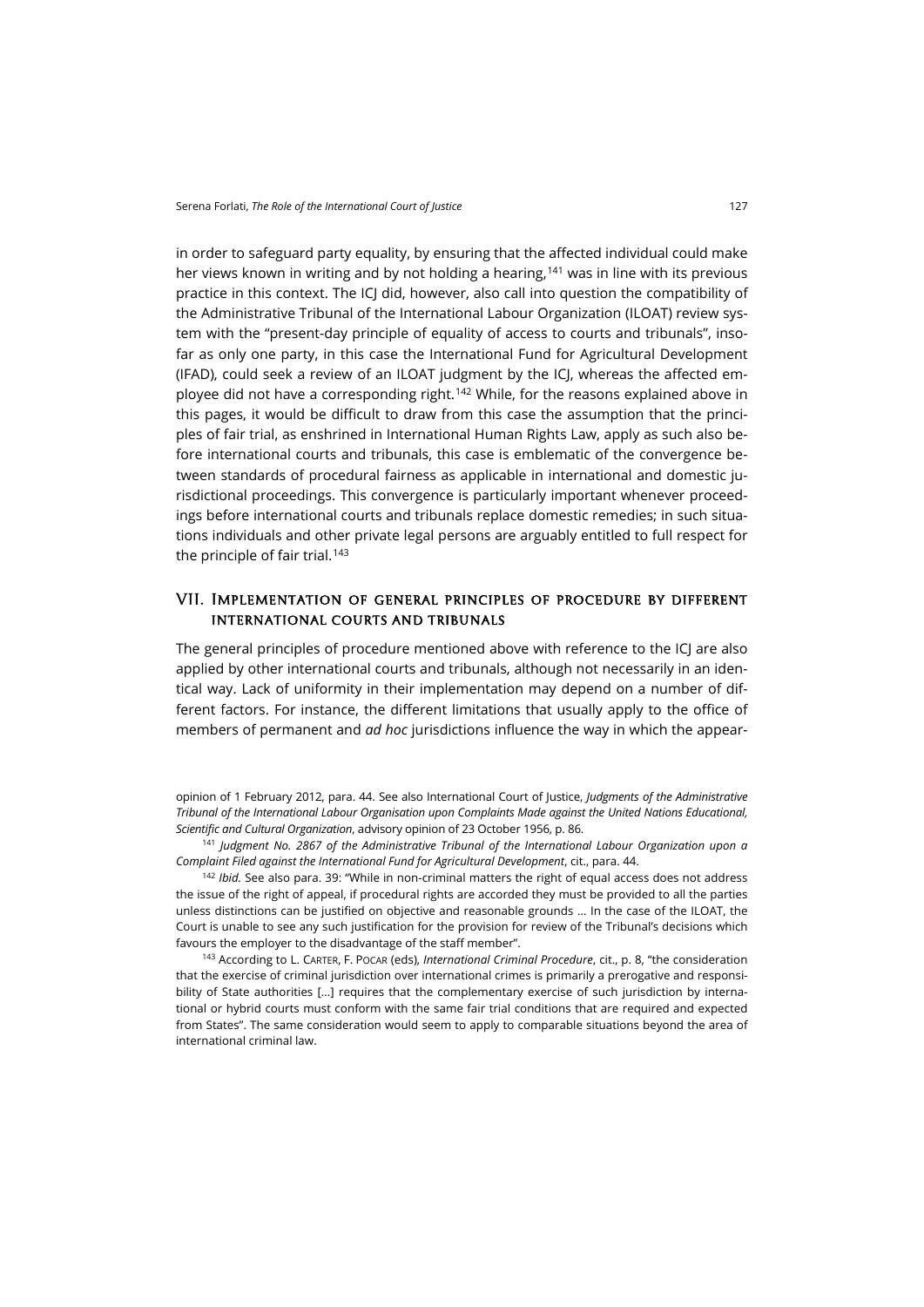ance of impartiality is implemented in these different contexts;<sup>[144](#page-25-0)</sup> and human rights courts may be more likely to shift the burden of proof or to rely or adverse inferences than inter-State courts because in that particular setting it is easier to detect structural imbalances in the position of the parties which may justify such a step.<sup>[145](#page-25-1)</sup> In respect of the issue of timeliness of proceedings, according to the Arbitral Tribunal in the *Croatia v. Slovenia* arbitration procedural fairness also includes "the right to a timely decision in respect of the matters consigned to the Tribunal under the Arbitration Agreement". [146](#page-25-2) The ICJ itself has not laid much emphasis on the requirement that judicial proceedings be concluded within a reasonable time; in this and other contexts, such as the ITLOS or the WTO, the issue has been discussed mainly as one of overall efficiency of the Court's working methods, rather than in terms of respect for parties' rights.<sup>[147](#page-25-3)</sup> Nevertheless, the *Congo v. Uganda* case discussed below shows a growing awareness of the importance of this element especially in proceedings directly affecting individual rights. It is of course true that systemic difficulties may hinder full implementation of this principle, as the experience of the European Court of Human Rights shows.

At the same time, international courts and tribunals enjoy a measure of discretion in settling issues of procedure that is not typical of contemporary national legal sys-tems, where procedure is usually rather rigidly regulated by the legislature.<sup>[148](#page-25-4)</sup> It is by now acknowledged that international courts and tribunals have an inherent power to regulate procedure, and they use it so as to ensure respect for general principles of procedure. This discretion, which led the ICJ to be described as "master of its own pro-cedure",<sup>[149](#page-25-5)</sup> finds expression in Art. 30, para. 1, of the ICJ Statute – whereby "[t]he Court shall frame rules for carrying out its functions. In particular, it shall lay down rules of procedure".[150](#page-25-6) Comparable provisions are included in the constitutive instruments of

<sup>144</sup> S. FORLATI, *Fair Trial in International Non-Criminal Tribunals*, cit., pp. 111-112.

<sup>145</sup> *Ibid.*, p. 110.

<span id="page-25-2"></span><span id="page-25-1"></span><span id="page-25-0"></span><sup>146</sup> *In the Matter of an Arbitration under the Arbitration Agreement between the Government of the Republic of Croatia and the Govermnent of the Republic of Slovenia*, cit., para. 227.

<span id="page-25-3"></span><sup>147</sup> See D.W. BOWETT, J. CRAWFORD, I. SINCLAIR, A.D. WATTS, *The International Court of Justice. Efficiency of Procedures and Working Methods: Report of the Study Group established by the British Institute of International and Comparative Law as a contribution to the UN Decade of International Law*, in *International and Comparative Law Quarterly*, 1996, p. 1 *et seq.*; R. HIGGINS, *Respecting Sovereign States*, cit., p. 121; H. CAMINOS, *The International Tribunal for the Law of the Sea*, in *The Law and Practice of International Courts and Tribunals*, 2006, p. 13 *et seq.*, p. 21.

<span id="page-25-4"></span><sup>148</sup> A.P. SERENI, *Principi generali di diritto e processo internazionale*, Milano: Giuffré, 1955, p. 65 *et seq*. Common law judges certainly have broader flexibility in this regard than their civil law counterparts.

<span id="page-25-5"></span><sup>149</sup> See for example separate opinion of Judge Cançado Trindade, *Questions relating to the Seizure and Detention of Certain Documents and Data*, cit., para. 3.

<span id="page-25-6"></span><sup>150</sup> A greater proximity with the role of judges in domestic proceedings exists as regards Art. 48 of the ICJ Statute, which sets forth: "[t]he Court shall make orders for the conduct of the case, shall decide the form and time in which each party must conclude its arguments, and make all arrangements connected with the taking of evidence".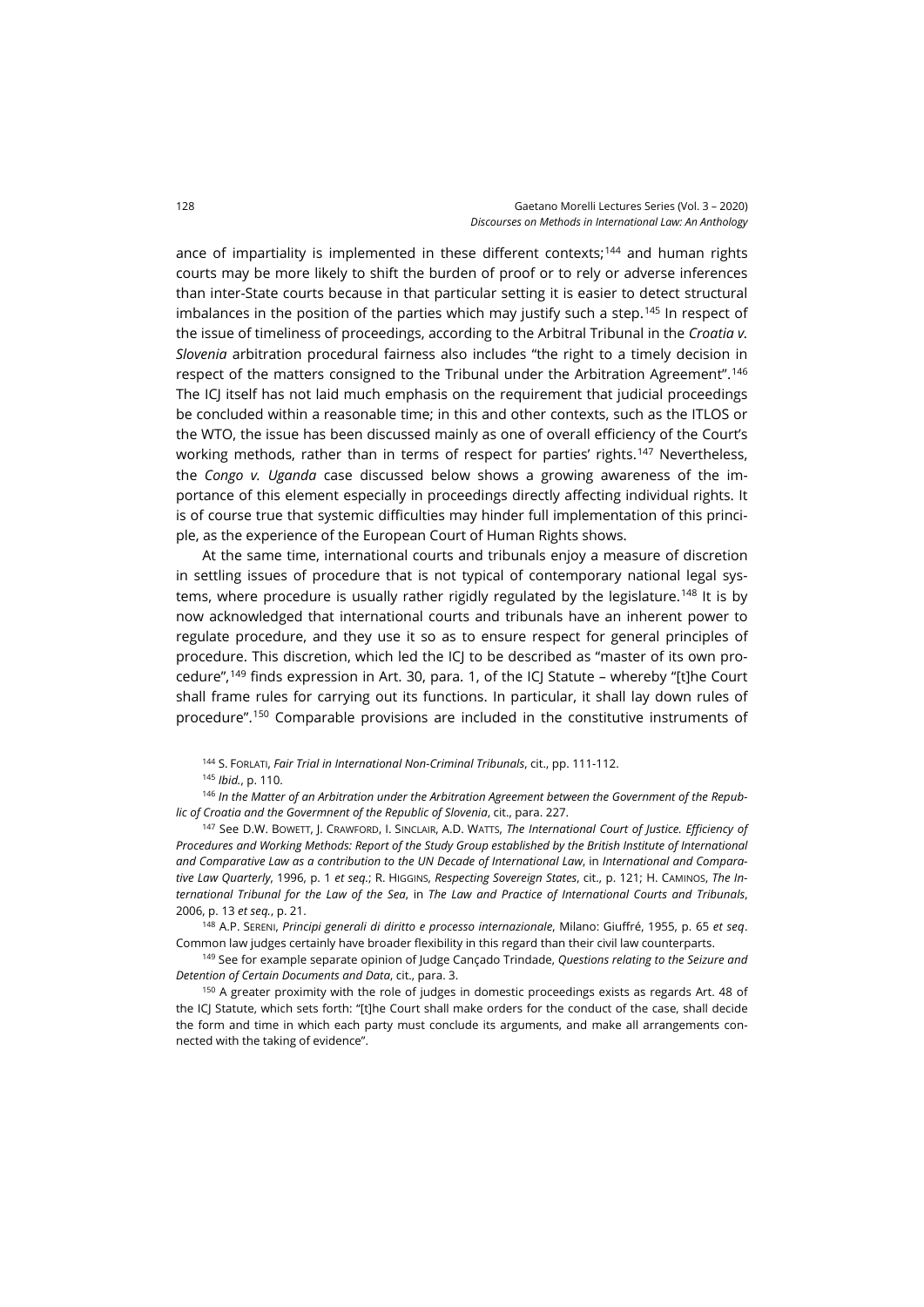other international courts, and arbitral tribunals similarly enjoy an inherent power to regulate proceedings (albeit usually to a lesser extent than permanent courts).<sup>[151](#page-26-0)</sup> This element may help in explaining the greater readiness of the ICJ and other international jurisdictional bodies to rely on general principles (including those stemming from do-mestic legal systems) precisely in the field of procedure.<sup>[152](#page-26-1)</sup>

Judicial discretion does not imply, however, that international courts and tribunals are free to decide which procedural rules to apply. Notably the conduct of proceedings before the ICJ is governed by its Statute, by its Rules, and by other relevant instruments, such as the Practice Directions and the Resolution on Internal Judicial Practice.<sup>[153](#page-26-2)</sup> The PCIJ pointed out, in this regard, that it is only when "[n]either the Statute nor the Rules of Court contain any rule regarding the procedure to be followed in the event of an objection being taken *in limine litis* to the Court's jurisdiction" that the Court itself "is at liberty to adopt the principle which it considers best calculated to ensure the administration of justice, most suited to procedure before an international tribunal and most in conformity with the fundamental principles of international law".[154](#page-26-3) As this passage makes clear, neither the parties nor the Court itself may derogate from the ICJ Statute – in this specific sense, the Statute is peremptory.[155](#page-26-4) Broadly speaking, general principles of procedure that are not directly embodied in the constituent instruments of a given court or tribunal are applied as a tool for interpreting statutory provisions and other applicable rules of procedure, or in order to fill any gaps. As is also suggested by the *Mavrommatis* judgment, this discretion is granted to courts so that they can ensure the "sound administration of justice". This rather elusive principle covers considerations related to the protection of the judicial function, to efficiency and integrity of proceedings, as well as the rights of third parties,<sup>[156](#page-26-5)</sup> thus counterbalancing, at least to some extent, the role of consent and of party autonomy.

The issue was recently raised by Judge Cançado Trindade in the *Reparations* phase of the *Congo v. Uganda Case*: in addressing the request by Uganda to postpone the deadline for submission of the counter-memorial, he stressed that reparations,

"in cases involving grave breaches of the International Law of Human Rights and of International Humanitarian Law, cannot simply be left over for 'negotiations' without timelimits between the States concerned, as contending parties. Reparations in such cases

- <sup>153</sup> The latest versions of these documents are available online a[t www.icj-cij.org.](https://www.icj-cij.org/)
- <sup>154</sup> *Mavrommatis Palestine Concessions*, cit., p. 16.
- <sup>155</sup> R. KOLB, *The International Court of Justice*, cit., p. 80 *et seq*.

<span id="page-26-5"></span><span id="page-26-4"></span><span id="page-26-3"></span><span id="page-26-2"></span><span id="page-26-1"></span><span id="page-26-0"></span><sup>156</sup> R. KOLB, *La maxime de la 'bonne administration de la justice'*, in *L'Observateur des Nations Unies*, 2009, p. 5 *et seq*. For a critique see H. THIRLWAY, *Procedural Fairness in the International Court of Justice*, in A. SARVARIAN, R. BAKER, F. FONTANELLI, V. TZEVELEKOS (eds), *Procedural Fairness in International Courts and Tribunals*, cit., p. 243 *et seq.*, pp. 245-246.

<sup>151</sup> S. FORLATI, *The International Court of Justice*, cit., p. 19 *et seq*., also for further references.

<sup>152</sup> B. BONAFÉ, P. PALCHETTI, *Relying on general principles in international law*, cit., p. 173.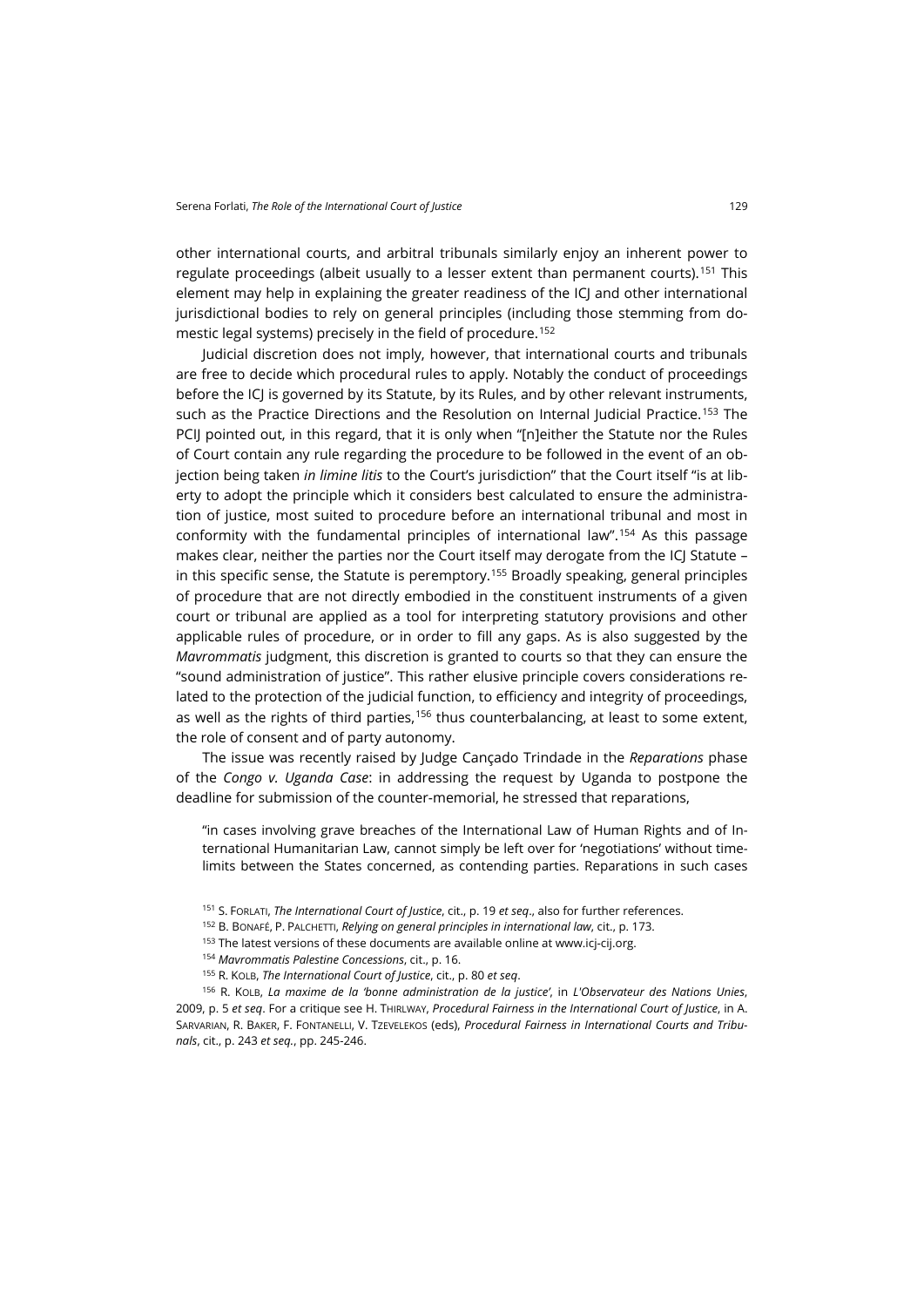are to be resolved by the Court itself, within a reasonable time, bearing in mind not State susceptibilities, but rather the suffering of human beings, – the surviving victims, and their close relatives, prolonged in time –, and the need to alleviate it".[157](#page-27-0)

The Court emphasised "the need to rule on the issue of reparations without undue delay" in its order on the time limits for the filing of the counter-memorials.<sup>[158](#page-27-1)</sup>

While in this situation Uganda's position was not shared by the Democratic Republic of the Congo, arguably in many circumstances respect for the parties' shared choices and wishes in the management of procedural matters is actually conducive to the sound administration of justice<sup>159</sup>– as also shown by the fact that several provisions of the Statute leave specific procedural choices to the parties or require the ICJ to hear the their opinion before settling such kind of issues.<sup>[160](#page-27-3)</sup> Even when this is not specifically set forth by the Statute, the ICJ leaves some room for parties' choices, in line with the principle of party autonomy. Thus, for instance, in the *Construction of a Road* and *Certain Activities* cases, the Court invited the parties to "to come to an agreement as to the allocation of time for the cross-examination and re-examination of experts" within a certain deadline;[161](#page-27-4) only when no agreement could be found in this respect did the Court inform the parties of its "decision in respect of the maximum time that could be allocated for the examinations".<sup>[162](#page-27-5)</sup> As this example shows, in any case, in most procedural instances party autonomy has to be exercised under the ICI's control: under specific circumstances the ICJ could arguably depart from the parties' shared wishes and/or act *proprio motu* in this field, in order to protect its judicial function and for considerations related to efficiency, timeliness and integrity of the proceedings – including protection of the parties, witnesses and victims. The weight a jurisdictional body gives to each of these components varies significantly also in light of the circumstances in which it oper-

<span id="page-27-0"></span><sup>157</sup> International Court of Justice, *Armed Activities on the Territory of the Congo* (Democratic Republic of the Congo v. Uganda), declaration appended to the order of 15 July 2015, para. 7. See also Judge Cançado Trindade's declaration appended to the order of 11 April 2016, especially para. 20; and Judge Cançado Trindade separate opinion appended to the order of 6 December 2016, which concerned the time-limits for the filing of the counter-memorials. Cf. also R. HIGGINS, *Respecting Sovereign States and Running a Tight Courtroom*, in *The International and Comparative Law Quarterly*, 2001, p. 121 *et seq.*

<span id="page-27-1"></span><sup>158</sup> International Court of Justice, *Armed Activities on the Territory of the Congo* (Democratic Republic of the Congo v. Uganda), order of 6 December 2016, cit.

<span id="page-27-2"></span><sup>159</sup> See, as regards provisional measures, S. FORLATI, *Il potere della Corte internazionale di giustizia di modificare misure cautelari precedentemente adottate: quali limiti all'esercizio della funzione giudiziaria internazionale?*, in *Rivista di diritto internazionale*, 2015, p. 903 *et seq*.

<span id="page-27-3"></span><sup>160</sup> See, for instance, Art. 26, para. 3, of the Statute on Chambers; Art. 39 thereof on the use of languages; Art. 101 of the ICJ Rules.

<span id="page-27-5"></span><span id="page-27-4"></span><sup>161</sup> International Court of Justice, *Construction of a Road in Costa Rica along the San Juan River* (Nicaragua v. Costa Rica), *Certain Activities Carried Out by Nicaragua in the Border Area* (Costa Rica v. Nicaragua), judgment of 16 December 2015, paras 34-35.

<sup>162</sup> *Ibid.*, para. 37.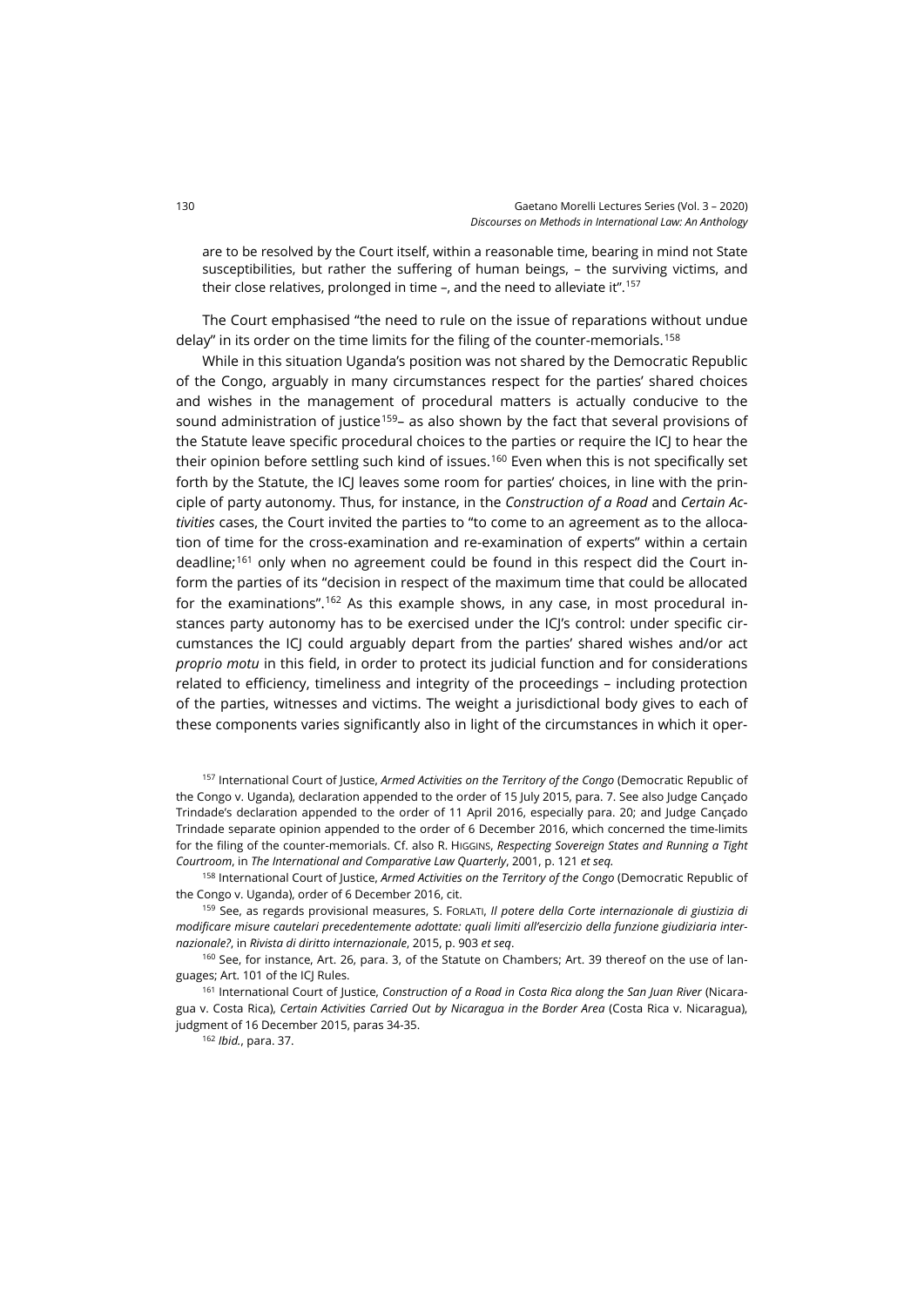ates.[163](#page-28-0) While the interpretative powers inherent in adjudication may at times be stretched to the limit out of consideration for such principles, it is not admissible for courts or tribunals to disregard provisions included in their constitutive instruments and that are not in themselves flexible. The question arises as to whether the ICJ, or other international tribunals, should nonetheless apply provisions that they deem incompatible with the general principles of procedure and what other option is left to them. The issue has been addressed in the *IFAD* advisory opinion,[164](#page-28-1) where inconsistency with the principle of party equality stemmed directly from the "inequality of access to the Court arising from the review process under Article XII of the Annex to the Statute of the ILOAT".<sup>[165](#page-28-2)</sup> The ICJ came to the conclusion that, in light of the steps it took "to reduce the inequality in the proceedings before it, […] the reasons that could lead it to de-cline to give an advisory opinion are not sufficiently compelling to require it to do so".<sup>[166](#page-28-3)</sup> While in this context the ICJ's power of interpreting the Statute was used to avert, to the extent possible, the risk of inequality, the ICJ clearly indicated that it would have abstained from exercising its functions, for reasons of propriety, had it deemed the conflict with the principle of equality of the parties to be irredeemable. The ICJ also took similar steps in the framework of contentious proceedings (notably when applying the principle of the "indispensable third party");<sup>[167](#page-28-4)</sup> arguably, this would be open to other international courts or tribunals whenever they considered that compliance with the instruments governing their activities would be in open conflict with general principles of procedure or that the integrity of the judicial proceedings would otherwise be disrupted. This was confirmed by the Partial Award made by the Arbitral Tribunal in the *Croatia v. Slovenia* arbitration. According to this decision an international tribunal has not only, "in the absence of any agreement to the contrary […], jurisdiction to determine its own jurisdiction";[168](#page-28-5) but also "inherent jurisdiction to decide whether the 'arbitration

process as a whole has been compromised to such an extent that […] the arbitration process cannot continue'".[169](#page-28-6) More specifically, the Tribunal considered that it "has the

<span id="page-28-0"></span><sup>163</sup> For instance, the high number of applications pending before the European Court of Human Rights significantly influences the way it manages procedure.

<span id="page-28-2"></span><span id="page-28-1"></span><sup>164</sup> *Judgment No. 2867 of the Administrative Tribunal of the International Labour Organization upon a Complaint Filed against the International Fund for Agricultural Development*, cit., p. 10.

<sup>165</sup> *Ibid.*, para. 48.

<sup>166</sup> *Ibid*.

<sup>167</sup> See S. FORLATI, *The International Court of Justice*, cit., p. 113 *et seq*.

<span id="page-28-5"></span><span id="page-28-4"></span><span id="page-28-3"></span><sup>168</sup> *In the Matter of an Arbitration under the Arbitration Agreement between the Government of the Republic of Croatia and the Govermnent of the Republic of Slovenia*, cit., para. 157.

<span id="page-28-6"></span><sup>169</sup> *Ibid.*, para. 168. This option was advocated by Croatia, as the arbitration was tainted by the inappropriate behaviour of a party-appointed arbitrator and encountered a series of other difficulties (an account of the events is *ibid*., para. 9 *et seq*., and para. 169 *et seq*.). See also A. SARVARIAN, R. BAKER, *Arbitration between Croatia and Slovenia: Leaks, Wiretaps, Scandal*, in *EJILTalk!*, 28 July 2015, [www.ejiltalk.org](https://www.ejiltalk.org/arbitration-between-croatia-and-slovenia-leaks-wiretaps-scandal/) and A. SARVARIAN, R. BAKER, *Arbitration between Croatia and Slovenia: Leaks, Wiretaps, Scandal (Part 2)*, in *EJILTalk!*, 7 August 2015, [www.ejiltalk.org.](http://www.ejiltalk.org/arbitration-between-croatia-and-slovenia-leaks-wiretaps-scandal-part-2/)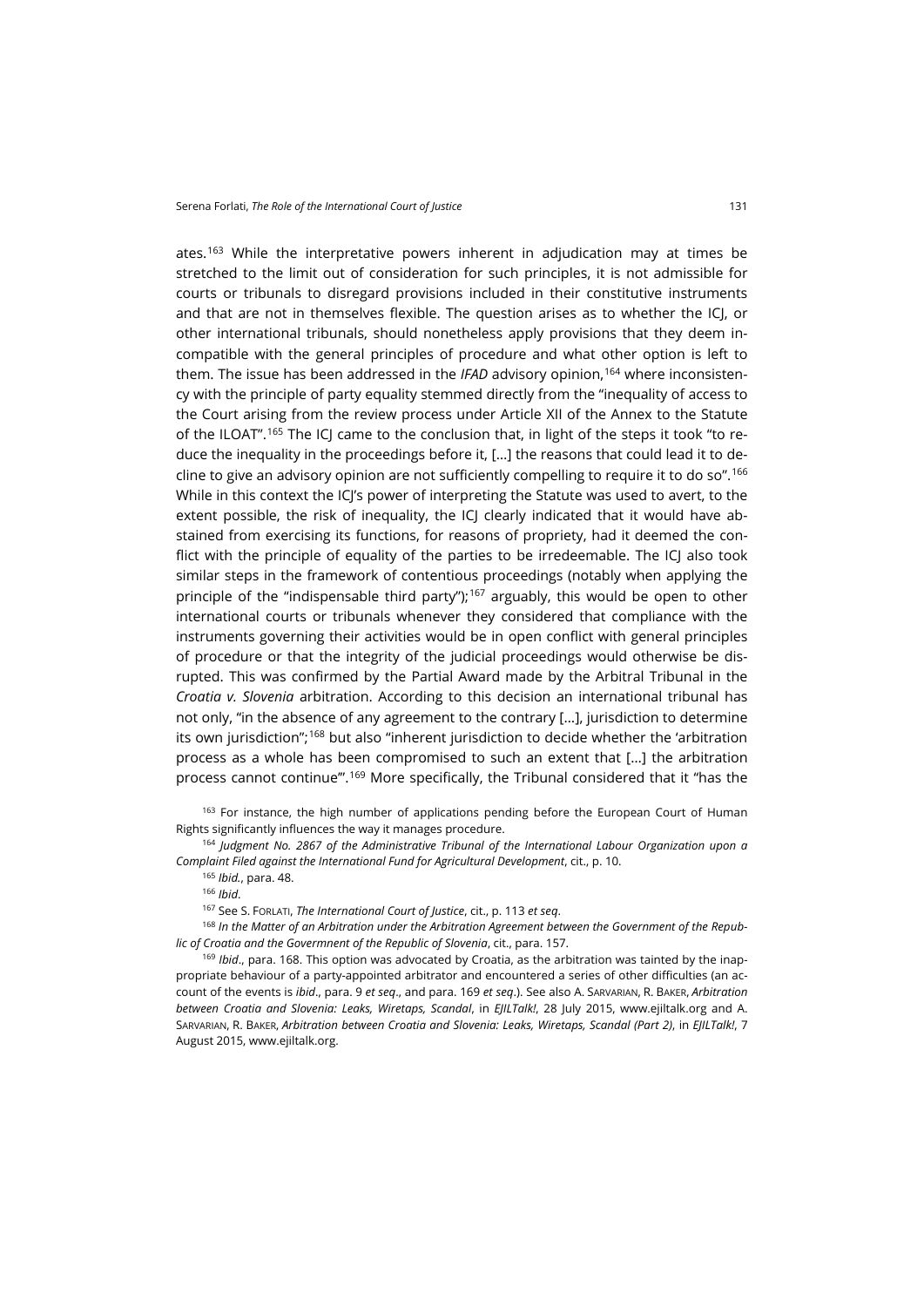duty to safeguard the integrity of the arbitral process and to stop that process if it cannot ensure that integrity",[170](#page-29-0) concluding however that the "procedural balance between the Parties is secured", "on the basis of all remedial action taken" and in light of its readiness to reopen the oral phase giving "each Party a further opportunity to express its views concerning what it regards as the most important facts and arguments".[171](#page-29-1) The Tribunal further took the stance that "as long as an impartial and independent decisionmaking process can be guaranteed, procedural fairness requires that the process be continued, rather than be put on hold with uncertain consequences for the ultimate resolution of the Parties' dispute".<sup>[172](#page-29-2)</sup> While both the ICJ and the Arbitral Tribunal have been reluctant to abstain from performing their functions in such circumstances, it is ultimately for each international court to assess whether this aim can be ensured appropriately in light of the circumstances of each case.

# VIII. Conclusions

Although international jurisdiction is not organised as a unitary and coordinated system, the case law of the ICJ testifies to the existence of general principles of procedure that apply to all international courts and tribunals and identify the international jurisdictional function as such. Some of these principles – specifically, the principle of consent – are inherent in the international legal order, where, moreover, especially permanent international courts enjoy broad discretion to regulate the exercise of their functions in order to attain the sound administration of justice. Other principles – notably the principles of independence, party equality, and *res iudicata* – are applied also at domestic level, where they are embodied in the notion of "fair trial". In the *IFAD* advisory opinion the ICJ has relied on this notion to indicate that the principle of party equality applies not only in inter-State proceedings, as a corollary of the principle of sovereign equality, but also in situations where individuals or other non-State actors are involved.

However, precisely this case shows that, even when it relies on principles that apply also at a domestic level, the ICJ looks at international standards rather than domestic practice in order to identify them. International procedural law has developed on the basis on international judicial practice: Judge Greenwood's observations in this regard are confirmed by the fact that other international courts and tribunals also deem to be bound by the general principles of procedure identified by the ICJ, although some uncertainties exist and the actual modalities of implementation of such principles may

<sup>171</sup> *Ibid.*

<span id="page-29-0"></span><sup>170</sup> *In the Matter of an Arbitration under the Arbitration Agreement between the Government of the Republic of Croatia and the Govermnent of the Republic of Slovenia*, cit., para. 183.

<span id="page-29-2"></span><span id="page-29-1"></span><sup>172</sup> *Ibid*. para. 227. In a rather unusual move, the Arbitral Tribunal also decided that Slovenia should provisionally cover the additional costs originated by the prolongation of the proceedings "beyond the originally envisaged timetable" (*ibid.*, para. 231, let. e)).